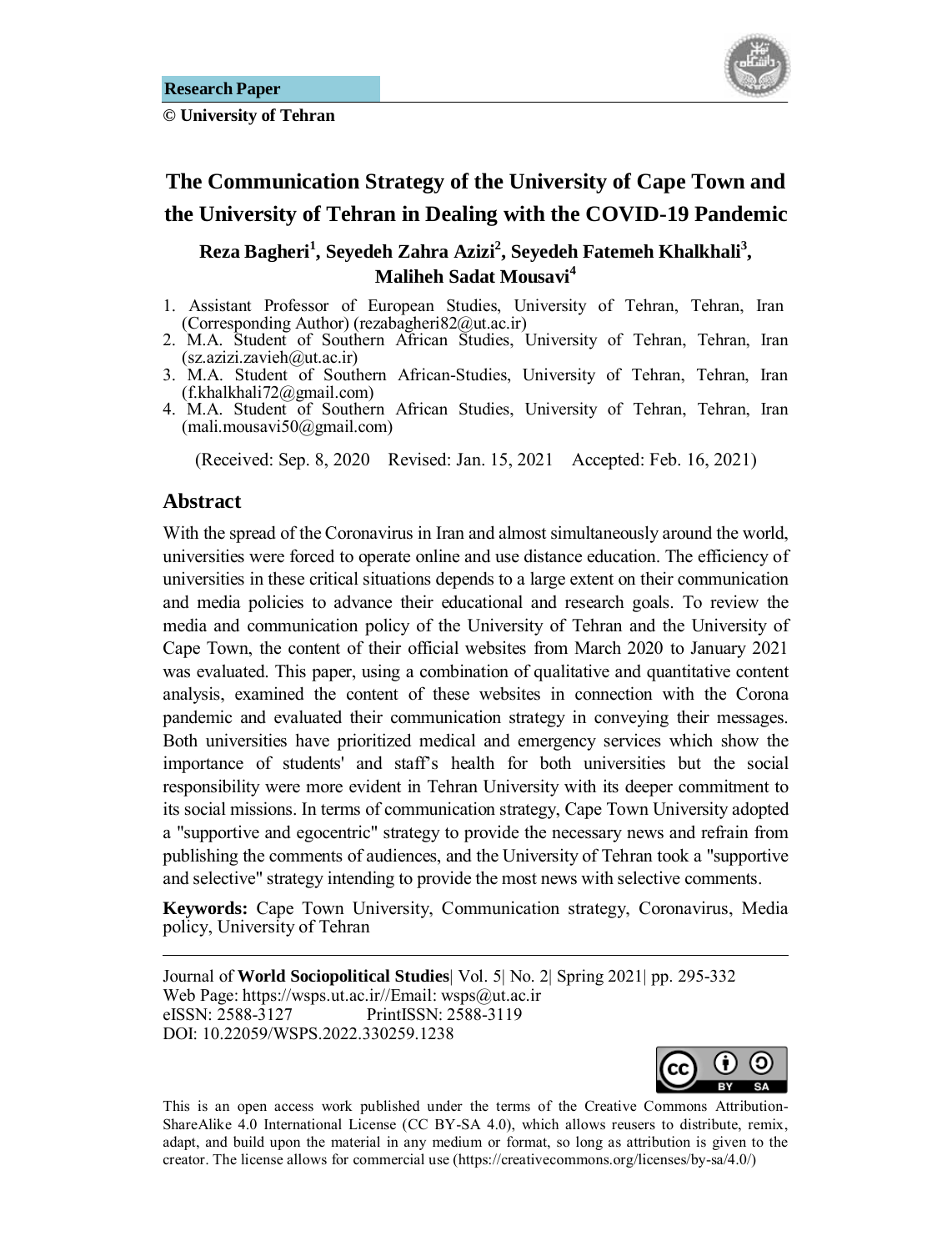# **1. Introduction**

The coronavirus, which quickly became a global pandemic and claimed the lives of many people around the world, was an unknown disease, for which no evident prevention or treatment was known. This virus, like many public and environmental affairs, heavily influenced education and led to the closure of face-to-face education; many university campuses were closed and face-to-face classes were replaced with online or distance learning (Watermeyer, Crick, Knight & Goodall, 2021, p. 623). To be more precise, in 200 countries, the Coronavirus pandemic affected the education of 98.6 percent of learners (United Nations, 2020), and online learning and remote education were identified as the only solution for continuing education (Dhawan, 2020). In this "emergency online migration" (Watermeyer et al., 2021, p. 623), universities, professors and students' preparedness was crucial (Oliveira, Teixeira, Torres & Morias, 2021; Starkey, Shonfeld, Prestridge & Cervera, 2021). In such critical situation, in which a significant transformation was requested in various educational settings, especially in the first days and months of experiencing this pandemic, the role of university websites in raising awareness, monitoring the situation, guiding the emotions and behaviors of a large and important part of the society, as well as orienting and clarifying the new educational conditions (online education and online research) was highly prominent.

This article intends to describe and evaluate the significant role of universities' websites at two universities, the University of Cape Town and the University of Tehran, by addressing the following issues: First, during the outbreak of the Coronavirus and the closure of face to face activities in universities, what news and content were released for students, instructors and staff? Second, what

**296**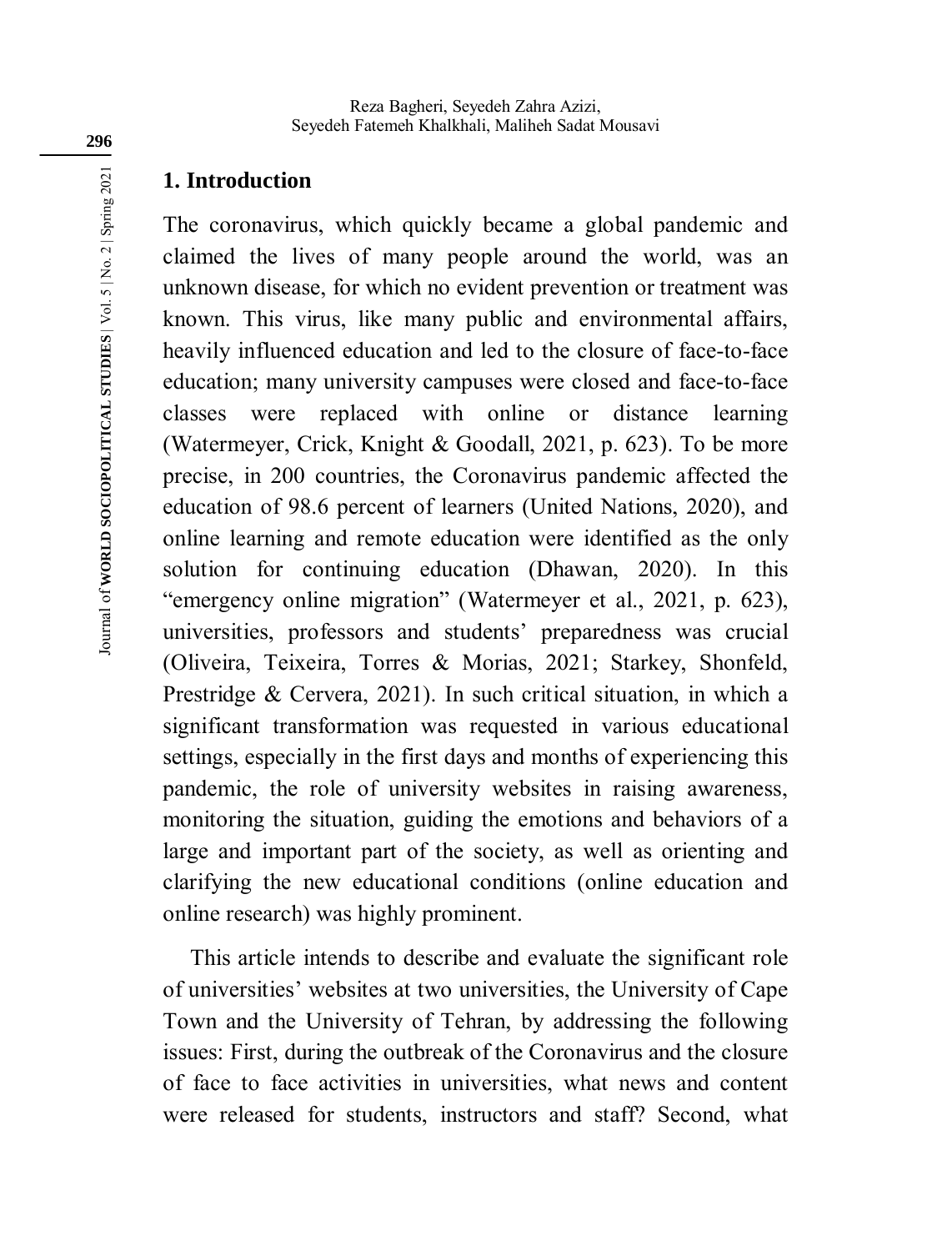communication strategies were used by university websites to reach the audience?

Various theoretical frameworks have been proposed to study media communication strategies, such as the "process" school and the "semiotics" school, which place special emphasis on "encryption and decoding" and "production and transmission of meanings" (Fiske, 2010, pp. 2-3). In another approach, called the "framing" theory, Robert Entman discusses the way in which the form of news and media can affect the process of thinking and understanding (Entman, 1993, p. 51). One of the communication analytical frameworks, which is suitable for descriptive research, is the six strategies that Floreddu and Cabiddu (2016, p. 494) have developed in their research. These six strategies are: 1. egocentric, 2. conversational, 3. selective, 4. openness, 5. secretive, 6. supportive. In the "egocentric" strategy, information and content are shared but conversational and two-way interaction with the audiences are not formed and the main objective of the strategy is simply to increase the visibility of the website and its supporting institute. In the "conversational" strategy, all comments of audiences are responded and any kinds of conflict would be managed and averted. In this strategy, by establishing a two-way conversation and interaction, a deep relationship will be established between managers of website and audiences. In the "selective" strategy, only positive comments regarding the website and its supporting institution will be mentioned and all the negative feedbacks would be ignored; the webmasters merely take the positive comments into account and respond to them if necessary. In the "openness" strategy, the main objective is enhancing the transparency of interactions between webmasters and audiences; the comments from the audiences are not deleted and webmasters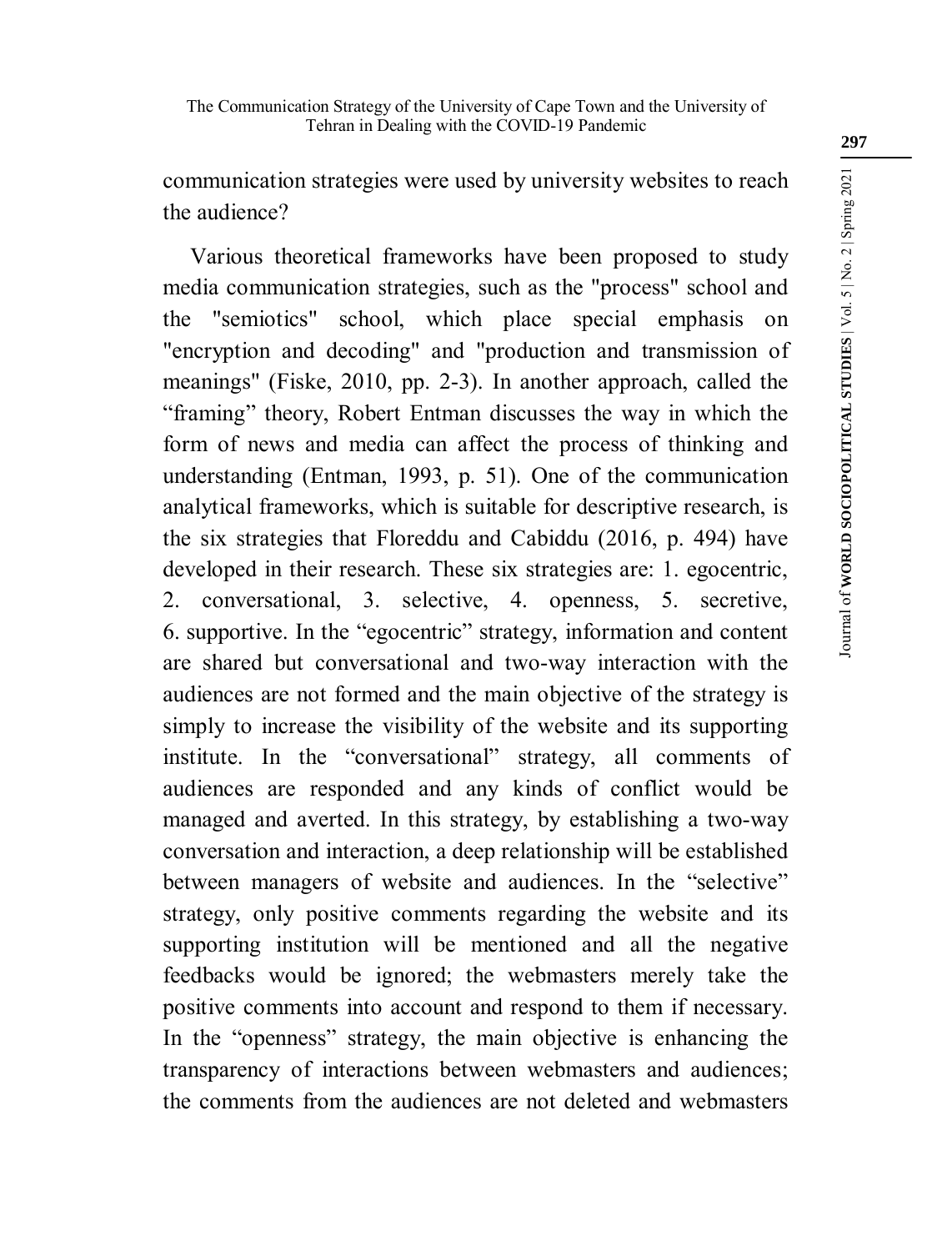Reza Bagheri, Seyedeh Zahra Azizi, Seyedeh Fatemeh Khalkhali, Maliheh Sadat Mousavi

respond to them openly. In contrast to the openness strategy, in the "secretive" strategy, the main purpose is to control and manage any conflict or disagreement; as a result, all opposite comments are replied through a private channel (like emails) or are simply deleted. In the last strategy, the "supportive" strategy, the main purpose is to increase the awareness of audiences and transfer the essential information to them (Floreddu & Cabiddu, 2016, p. 495). The remarkable point about these six patterns is that it is possible to combine some of these strategies and apply one or more strategies simultaneously depending on the institution's communication policies and methods. For example, a website may peruse the egocentric and supportive strategies or the egocentric and secretive strategies simultaneously; another organization may use the openness and supportive strategies or the conversational and openness strategies. In this article, especially in the section on conveying messages and communicating with audiences, Floreddu and Cabiddu's (2016) six analytical framework is used.

To describe and understand more about the University of Cape Town and the University of Tehran's Coronavirus mitigation policies and communication strategies, this paper examines the most important themes and topics that are covered by their websites and aim to answer the following questions:

- What are the most important themes and topics covered by the two university websites regarding COVID-19?
- What are the most important communication strategies used by the two university websites to cover issues related to COVID-19?

The first section of the current paper explains the research method and how it is applied. To present the main findings, the second section describes both universities' main themes and topics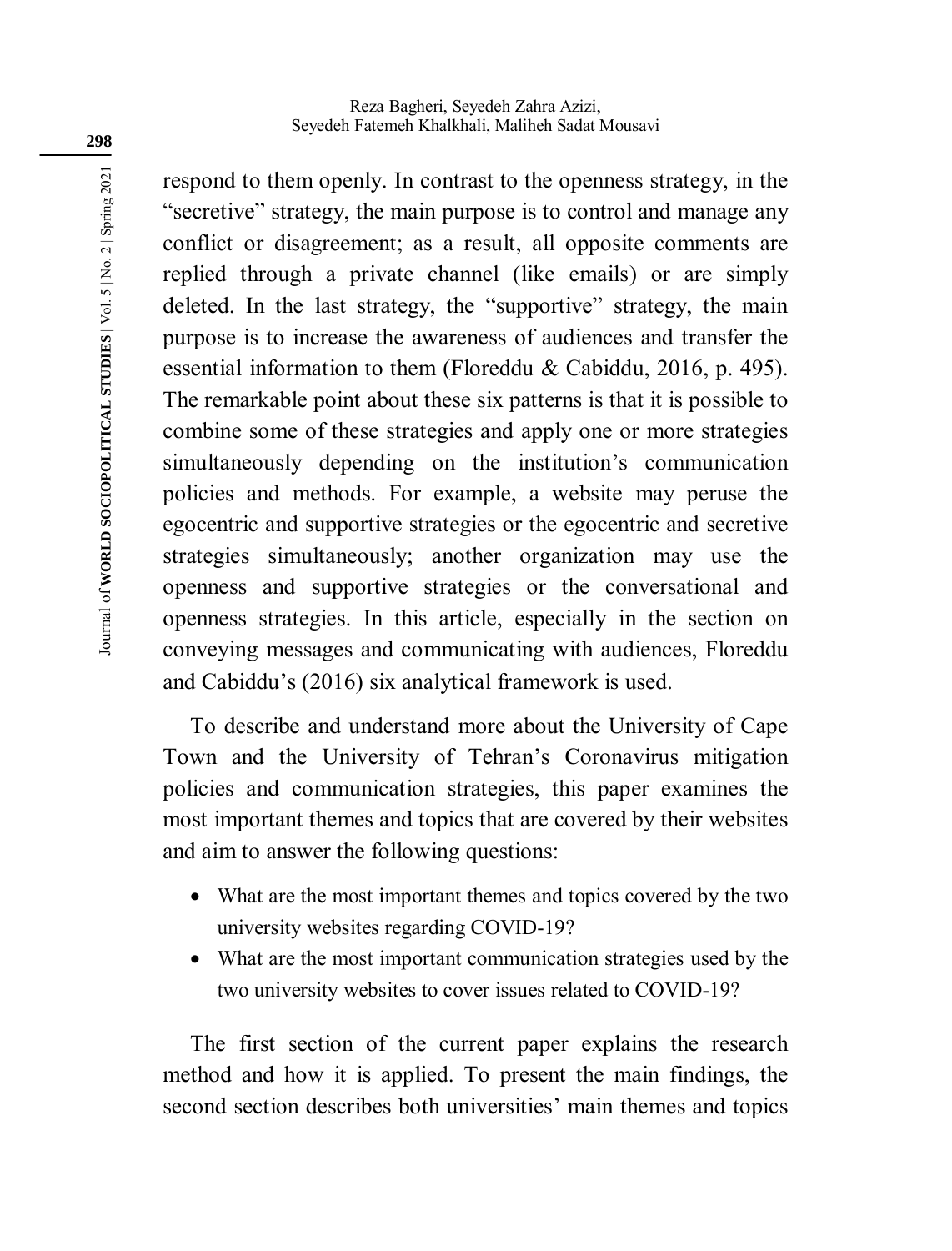in mitigating the Coronavirus' various implications and fulfilling their educational and social responsibilities. In the third section, we discuss the most important implications of both universities' themes and topics regarding their mitigation policies and educational responsibilities. Finally, in the conclusion, we will discuss the main communication strategies of both university websites in covering issues related to coronavirus.

# **2. Research Method**

The data collection method used in this research consists of quantitative content analysis, which is a common method for analyzing documents and texts, especially for media content (Bryman, 2012, p. 289). Through careful and systematic study of different texts, this method is one of the most prominent data collection procedures used in documentary studies (Seyed Emami, 1387 [2008 A.D.], p. 377). Krippendorff (2004, p. 18) describes it as a method for reproducible and valid deduction from data. To apply this method, it is essential to pay attention to the three conditions of objectivity, discipline and generality (Holsti, 1969, p. 5). Content analysis is a method that seeks to quantify content based on predetermined concepts and categories, in a systematic and renewable format (Bryman, 2012, p. 290). Based on the main principles of this method, first the official website of the University of Tehran<sup>1</sup> (including the website of the Faculty of Medical Sciences<sup>2</sup>) and the official website of the University of Cape Town<sup>3</sup> (including the website of the School of Health<sup>4</sup>) were

1

<sup>1.</sup> https://ut.ac.ir/fa

<sup>2.</sup> https://tums.ac.ir/

<sup>3.</sup> https://uct.ac.za/

<sup>4.</sup> https://health.uct.ac.za/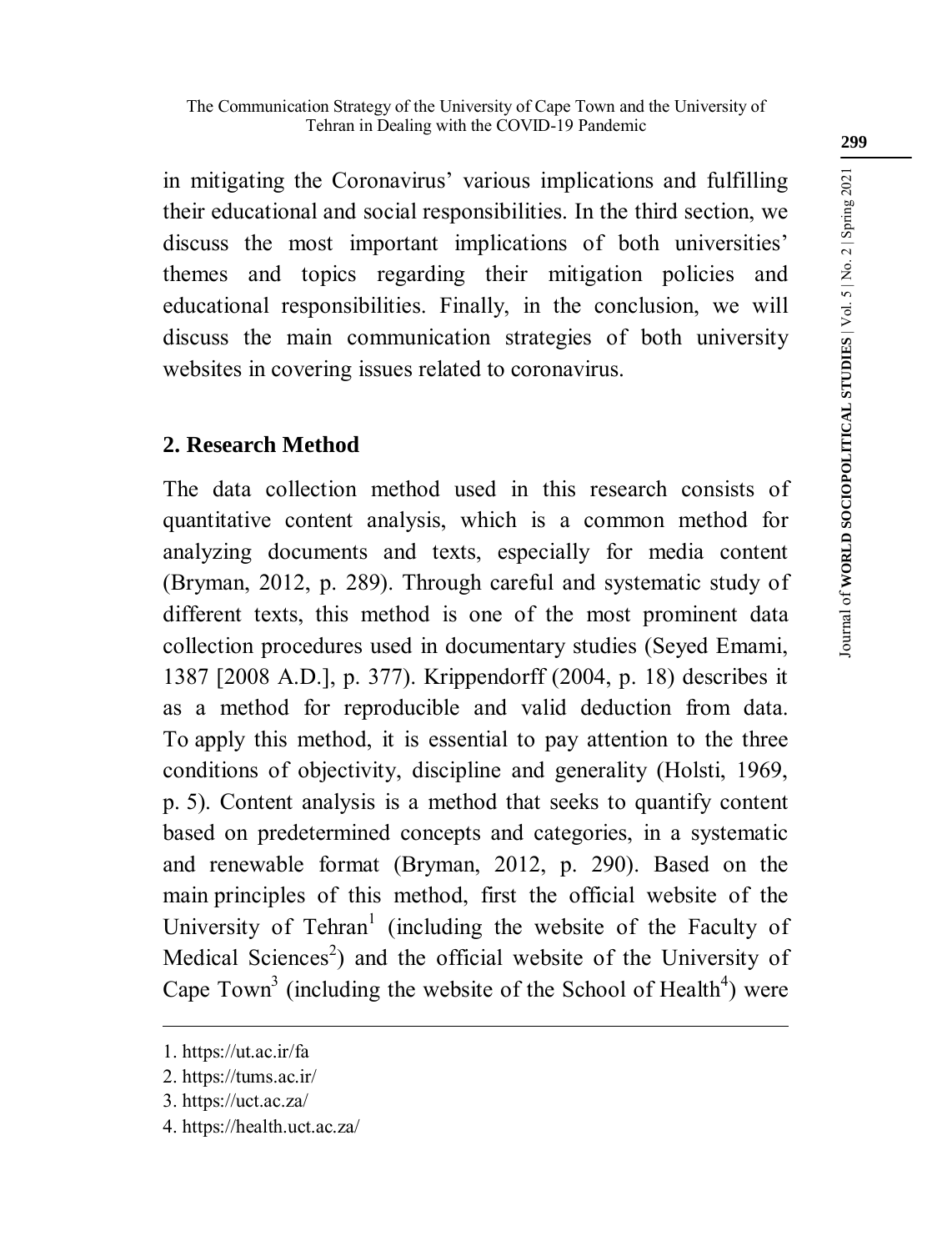identified as cases under investigation, and all news and web materials relating to COVID-19 through a period of 11 months, from March 2020 to January 2021, were selected for analysis. This data consists of all related news and materials, including interviews, notes, reports, announcements, articles, pictures, clips, etc., in which Corona or COVID-19 were directly or implicitly mentioned.

# **2. 1. Sampling and Data Collection**

The corpus of this study consisted of all news and materials related to the Coronavirus pandemic. It should be noted that according to the objectives of this study to generalize its findings to the whole population, it was necessary to utilize a representative sample (Lewis & Ritchie, 2003, p. 268; Bryman, 2012, p. 176). Accordingly, all news and materials were investigated during this eleven month period, of which 1486 news pieces belonged to the website of the University of Tehran<sup>1</sup> and 522 news pieces came from the website of the University of Cape Town. These materials consisted of news related to the Coronavirus and/or its consequences for the university, professors, students, and/or society.

### **2. 2. Coding and Categories**

1

This research aimed to explore both universities' media policy in serving their educational and research objectives alongside

<sup>1.</sup> Materials related to the Coronavirus on the website of the University of Tehran could have been more than this, but some similar news and materials were not included in the cycle of further analysis due to their repetition.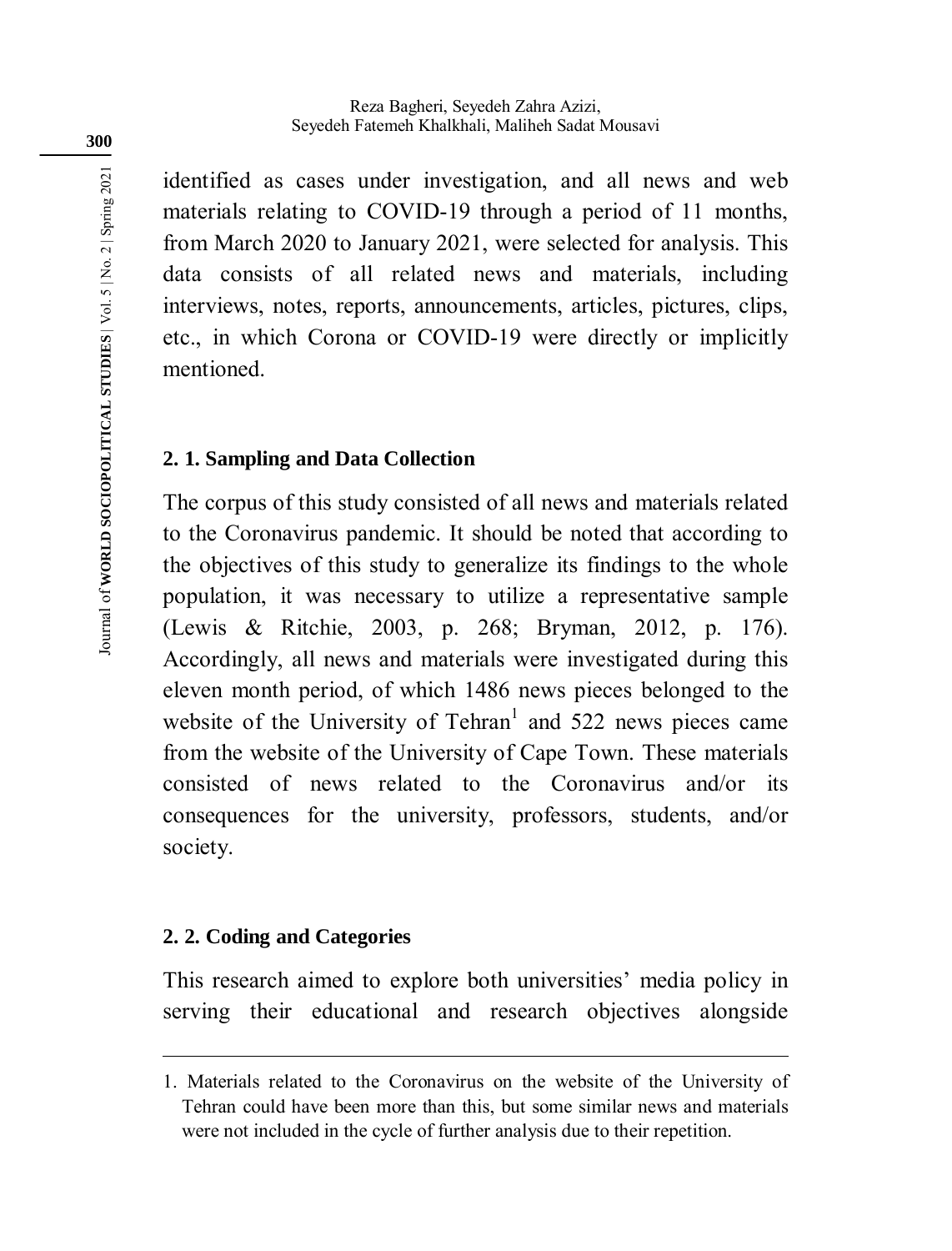increasing the awareness of students, professors and staff during the Coronavirus pandemic. In the initial stage of coding, various codes, such as University's announcement concerning distance learning and, health and psychological advice to students, some information about the Coronavirus, opening hours of universities during the pandemic, etc., were identified.

In axial coding, from detected initial codes (which included several sub codes) nine codes or main categories were recognized. These themes and their sub categories are concisely explained below:

- 1. Medical strategy: this category refers to news related to the prevention and treatment of the Coronavirus, which can be divided into two sub-categories "controlling the pandemic" and "providing medical educational contents";
- 2. Universities' approach to the Covid-19 vaccine: the second theme relates to news and content on the importance of vaccination, vaccine production and/or purchase;
- 3. Strategy of giving different services during the pandemic: this category refers to all news and materials related to various services that universities provided for their students, academic staff, and administrative personnel;
- 4. Educational strategy: this theme refers to news related to education and educational activities, such as announcements on the universities' courses and programs at the time of the quarantine, changing the deadline for the exams, new term schedules, and infrastructures regarding online learning;
- 5. Research strategy: this category refers to the news related to universities' scientific activities, research projects, scientific articles and research reports on various topics related to the Coronavirus, as well as propagated academic webinars and

Journal of **WORLD SOCIOPOLITICAL STUDIES** | Vol. 5 | No. 2 | Spring 2021

Journal of WORLD SOCIOPOLITICAL STUDIES | Vol. 5 | No. 2 | Spring 2021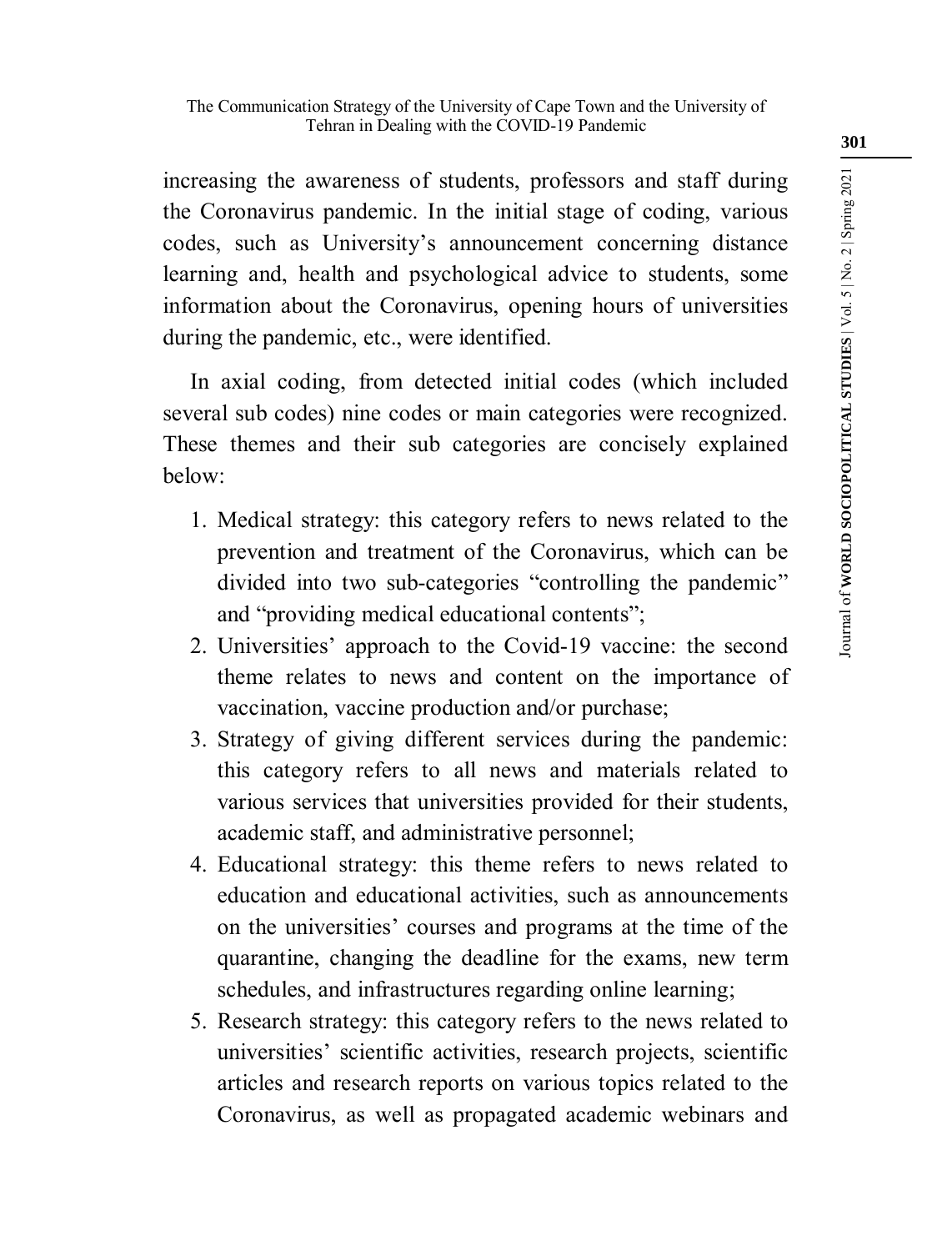conferences either about COVID-19 or in the time of the Coronavirus pandemic;

- 6. Social responsibility mission: this category refers to the news related to social and voluntary activities (such as charitable activities, help to control the pandemic in the community, help to improve the online education in some schools ...) performed by universities (either by students or university officials) to contribute to the larger society in the time of the Covid-19 pandemic;
- 7. Stress management and cultural activities: the seventh category refers to the news related to cultural activities and various measures taken by universities to reduce students and university staff and personnel's anxiety;
- 8. Student initiatives to fight against the pandemic: this category refers to the news related to student's activities (either at the university or outside of the university) to combat the Coronavirus;
- 9. Appreciation of health defenders: the last category refers to the news related to appreciating the great efforts of the medical staff in mitigating the community.

In addition, in this research, it was important to evaluate the way in which these universities covered their news and tried to reach their audiences. To this end, based on Floreddu and Cabiddu's model (2016, p. 494), six communication strategies were defined. These strategies are briefly defined below:

- 1. Egocentric: this strategy refers to a communication in which information and content is shared but two-way interaction with the audience is not formed;
- 2. Conversational: in this strategy all comments of audiences are responded and a two-way conversation and interaction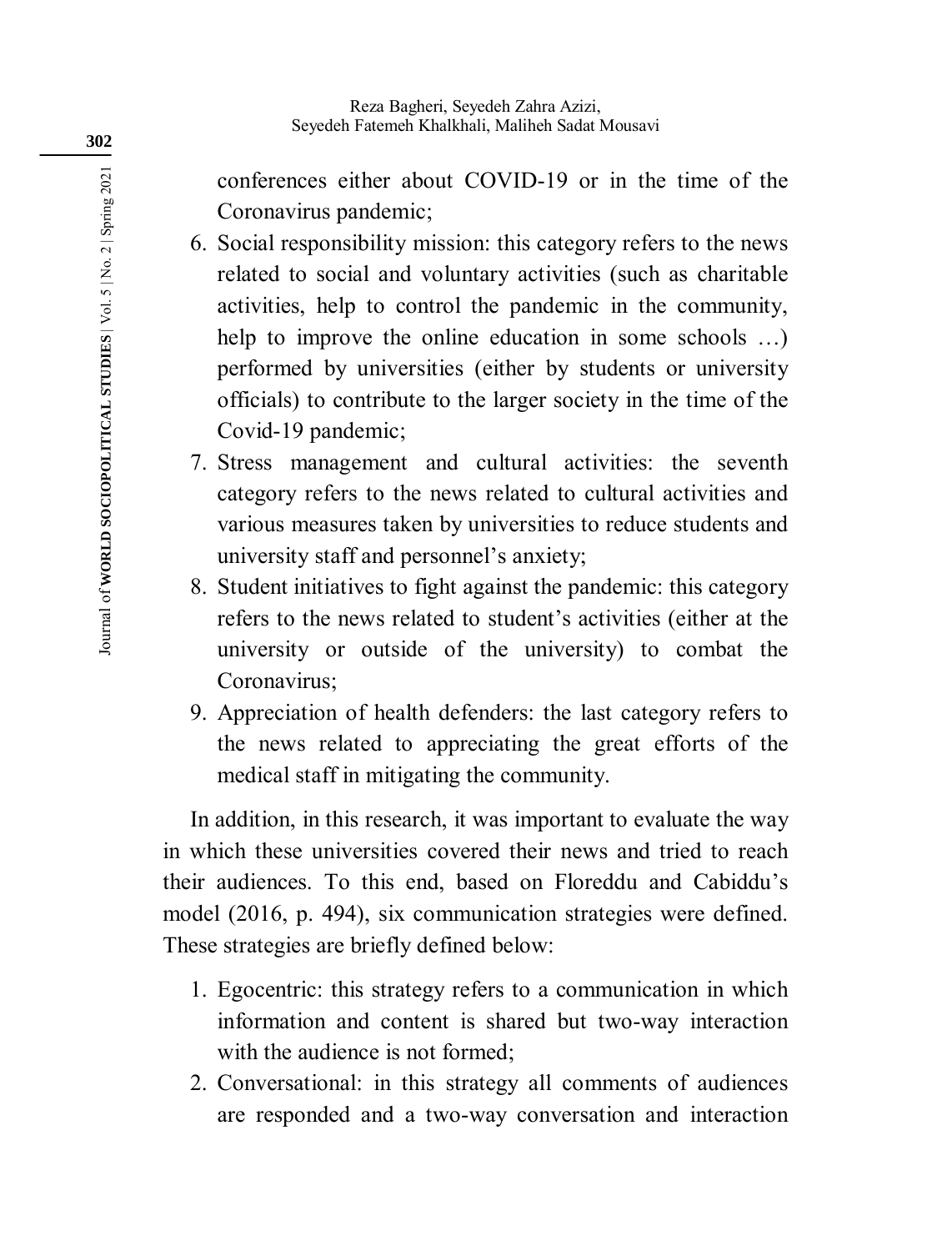between managers of the website and audiences is established;

- 3. Selective: in this strategy, only positive comments are published/responded and all the negative feedbacks are ignored and/or deleted;
- 4. Openness: in this strategy, all comments from the audiences are published and webmasters respond In this "emergency online migration" (Watermeyer et al., 2021, p. 623), to them openly;
- 5. Secretive; in this strategy, all comments are replied through a private channel or are deleted;
- 6. Supportive; in this strategy, the main aim is to increase the awareness of audiences and thus webmasters try to give the essential information to them as much as possible.

In the Findings section, these nine categories will be evaluated in more details. In fact, these categories indicate the main strategies used by the University of Tehran as well as Cape Town University to handle the Coronavirus pandemic and its side effects in the university and in the society. In the conclusion, based on the two university websites' news coverage and the way they tried to reach their audiences, we discuss both universities' communication strategy at the time of the Covid-19 pandemic.

# **3. Research Findings**

In this section, to have a more complete understanding of the University of Cape Town and the University of Tehran's Coronavirus mitigation policies, we examined the most important themes and topics that were covered by the two institutions' websites in the time of the Corona pandemic. Our findings indicate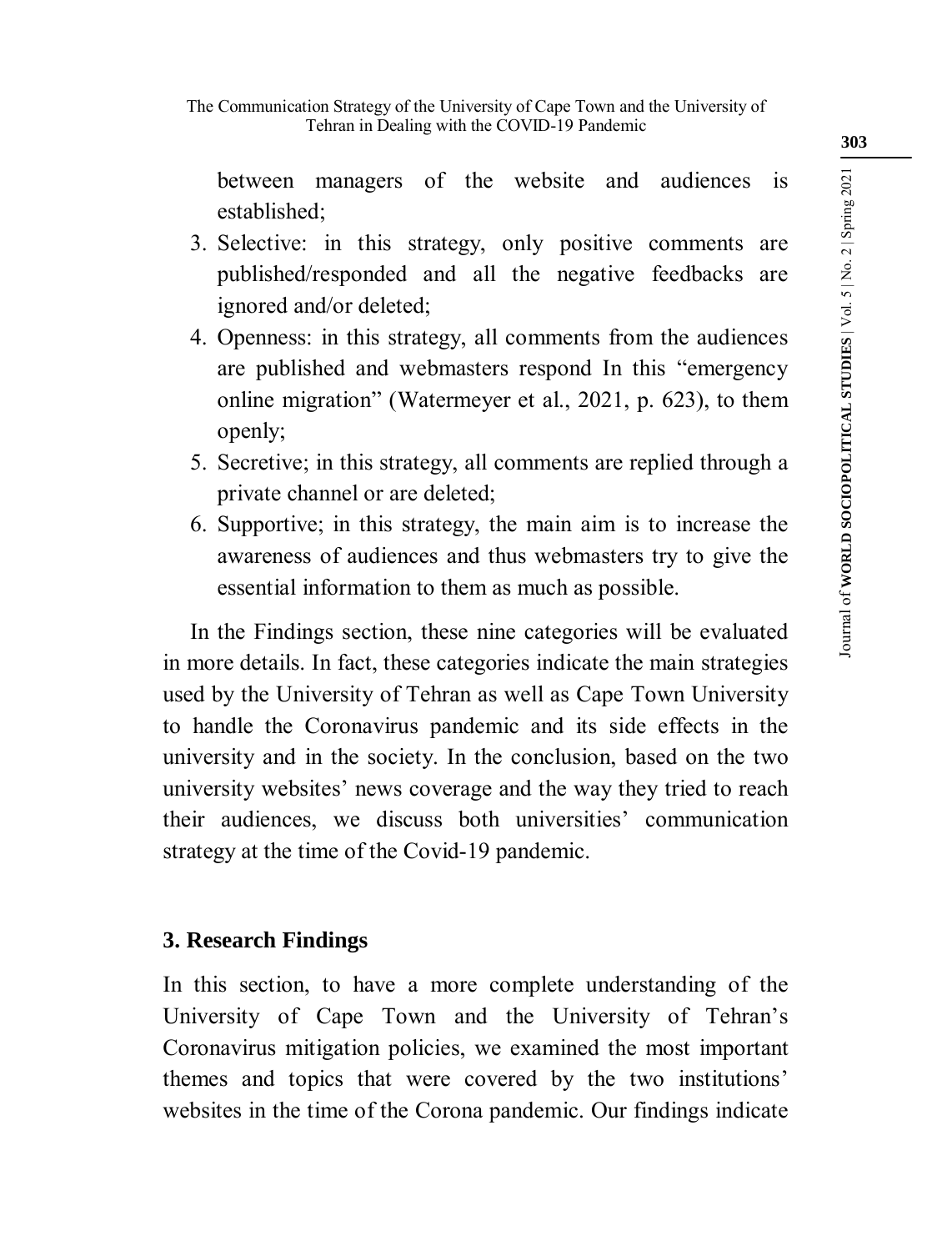that, based on the frequency, nine themes seemed to have been important to these university websites. These themes and their frequency in each month are analyzed below.

#### **3. 1. Medical Strategy**

One of the main goals of this research was to explore the medical policies and health strategies adopted and promoted by the official websites of the University of Cape Town and the University of Tehran against the Coronavirus among students and staff. To this end, the related news and contents of websites regarding the Covid-19 prevention and treatment were identified and analyzed. News related to the prevention and treatment of the Covid-19 pandemic at the University of Cape Town may be divided into two categories "controlling the pandemic" and "providing medical educational contents". On "controlling the pandemic", issues such as health communication protocols, closing and reopening the campus with special measures and priorities for medical treatment were underlined. To increase awareness on medical issues, different articles, announcements, videos and other forms of media content were published for training the public in adopting preventive measures and in protecting the well-being of the personal and the general public. This website published 128 news and articles concerning its medical policies and approaches, of which 101 were about the pandemic control and 27 were about medical recommendations. A noteworthy point in this regard is the reduction of relevant news in the final four months. This is despite the fact that the Coronavirus infection in South Africa began to increase in July (WHO, 2021a). Chart 1 illustrates the frequency of published materials related to medical strategies adopted by the University of Cape Town's website month by month.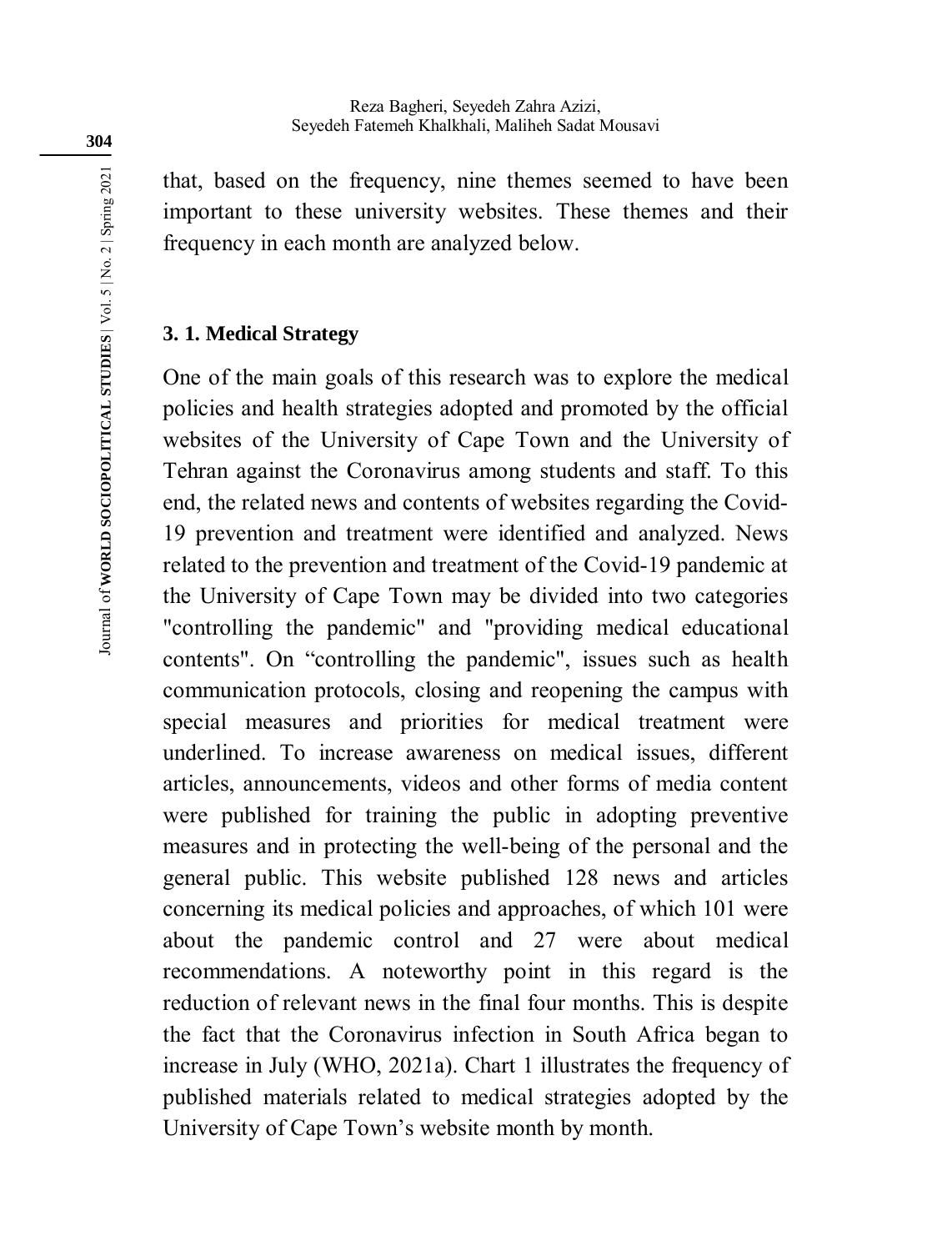The Communication Strategy of the University of Cape Town and the University of Tehran in Dealing with the COVID-19 Pandemic



**Chart 1.** News related to the medical strategy-University of Cape Town

To explore the medical strategy in the University of Tehran's website, the frequency of news related to "controlling the pandemic" and "providing medical education" was examined. With regard to the "controlling the pandemic" category, all the news and medical advices were aligned with the standards of the World Health Organization, I.R. of Iran's Ministry of Health and Medical Education and Iran's Corona National Head quarter. In particular, news related to preventive actions, treatment, strengthening the defiance and the immune system, distribution, sanitation and disinfection (masks, alcohol and antiseptic solutions), Covid-19 test and medical advices, visits of the officials of the health department, providing medical services, holding various classes on the prevention and control of the coronavirus were covered. In Journal of **WORLD SOCIOPOLITICAL STUDIES** | Vol. 5 | No. 2 | Spring 2021

Journal of WORLD SOCIOPOLITICAL STUDIES | Vol. 5 | No. 2 | Spring 2021

Source: Authors' Data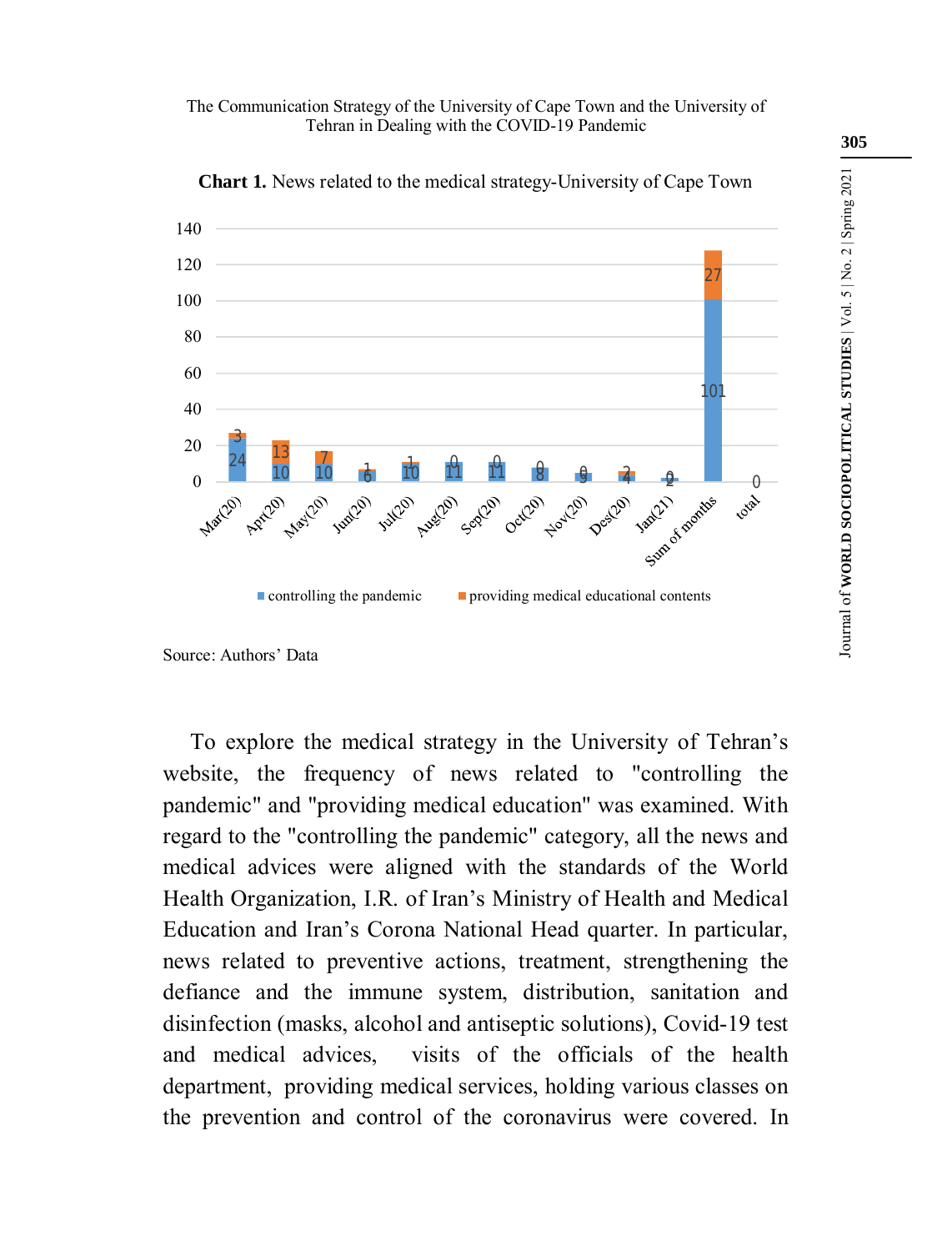"providing medical educational content" various news and subjects in the form of questions and answers (especially on medical rumors), educational brochures, animation, motion graphic and educational videos were provided. In general, the website of the University of Tehran published 168 news and articles about its medical policies and approaches, 94 news pieces were about pandemic control and 74 news pieces were about providing medical educational solutions and recommendations. Chart 2 illustrates the frequency of content related to medical strategies on the University of Tehran's website. In the last 6 months, the amount of medical news on the University of Tehran's website, like the University of Cape Town website, has been declining.





Source: Authors' Data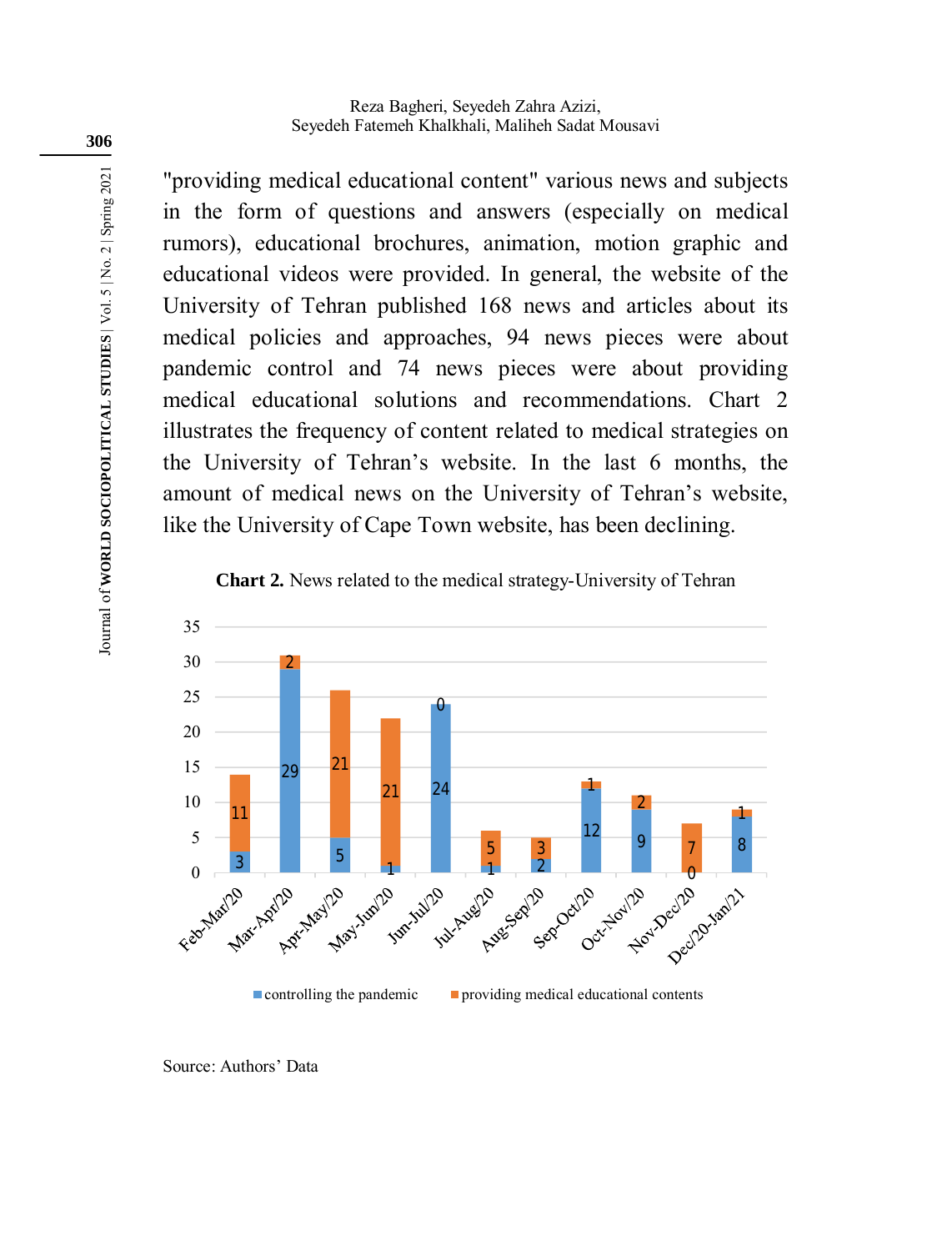# **3. 2. Universities' Approach to the Covid-19 Vaccine**

Another important issue that can be closely related to the previous issue is the approach of the official website of the universities towards the Covid-19 vaccine. The question was whether the university website encouraged the advent of a national vaccine or supported its import from other countries. Major news and content on the University of Cape Town's website emphasized the importance of vaccination, vaccine purchase, contribution of South Africa in the testing process to receive more than its quota in a faster way, etc.; no specific encouragement or emphasis on the necessity of producing national vaccine based on domestic scientific capacities was observed. In sum, the website of the University of Cape Town published 12 pieces of news regarding the Covid-19 vaccine, more than half of which were published in the last month (January 2021). The increase in news related to the vaccine in the last month has been due to the production of the Covid-19 vaccine and the beginning of its use in some countries. Chart 3 illustrates the frequency of vaccine-related news on the website of the University of Cape Town.



**Chart 3.** News related to Corona vaccine-University of Cape Town

Source: Authors' Data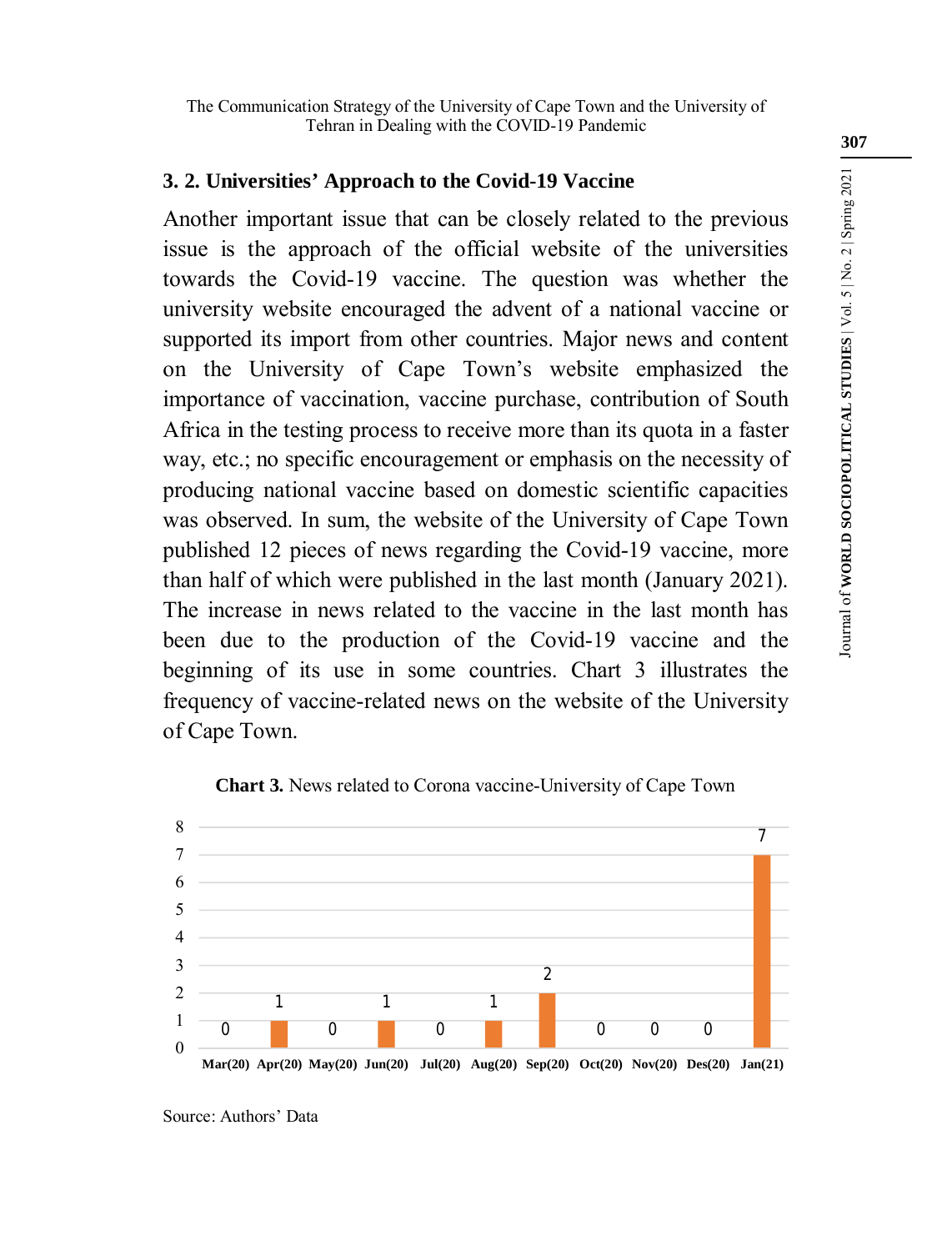News related to the Covid-19 vaccine on the website of the University of Tehran was mainly dedicated to topics such as vaccine preparation, vaccination and procedures, vaccine purchase and distribution, as well as specialized medical opinions about vaccines and vaccinations. Similar to the website of the University of Cape Town, there was an increase in the news related to the Covid-19 vaccine on the website of the University of Tehran in the last two months (December and January)**.** The special news was dedicated to the efforts of the school of Medical Sciences to make a national Covid-19 vaccine In general, the University of Tehran's website published 21 news and articles about the vaccine, from which more than half (13 pieces of news) were released in the last two months of the period under study in this research. Chart 4 illustrates the frequency of vaccine news month by month, published on the website of the University of Tehran.





Source: Authors' Data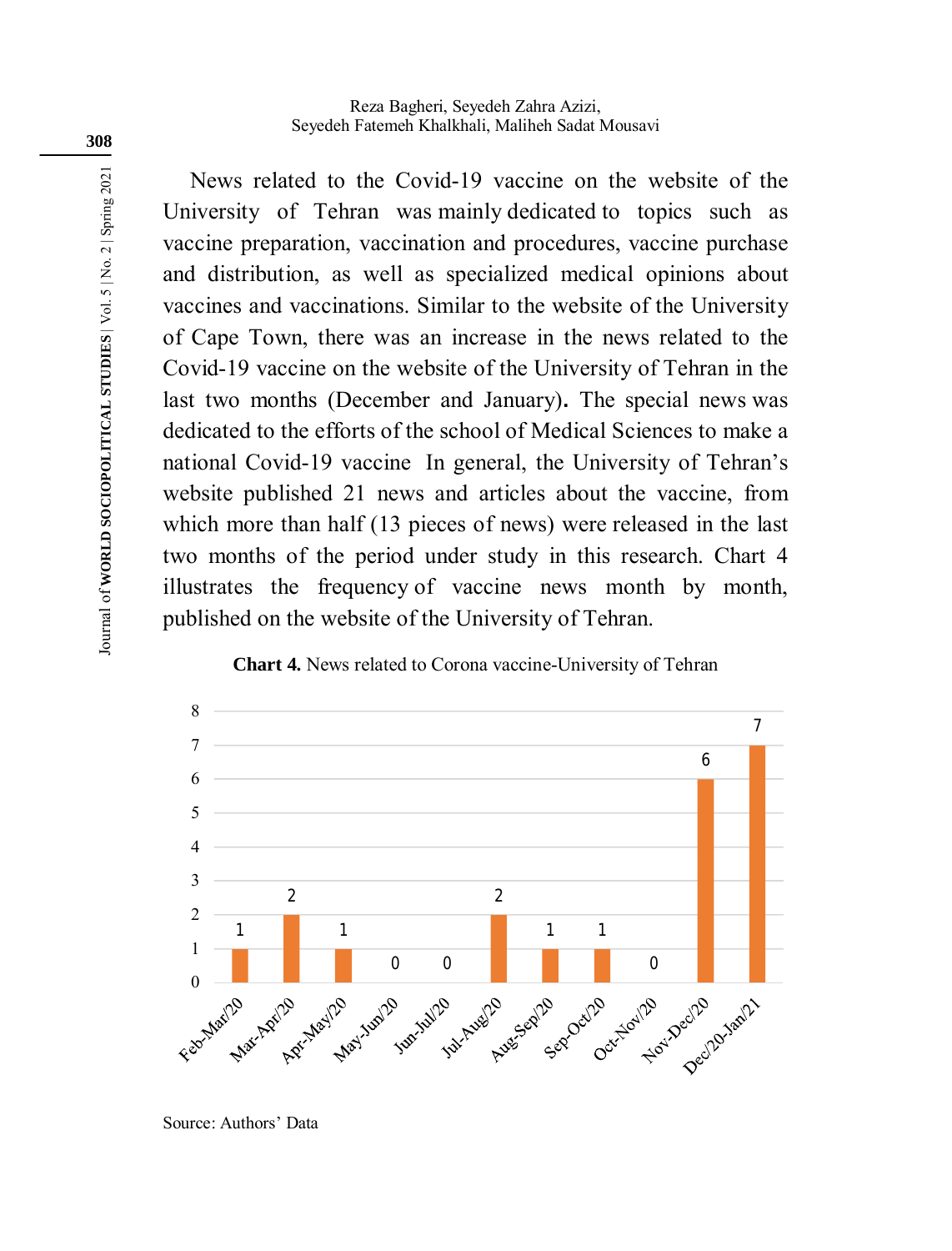## **3. 3. Strategy of Giving Different Services during the Pandemic**

Another key issue for universities during the Covid-19 pandemic and the quarantine period consists of providing different services to students, academic staff and administrative personnel. This part, in fact, accounted for a significant portion of the news and content on the websites of both universities under study. News and information in this section may be divided to three general categories: services to students (such as financial services, enrollment and graduation, exams, libraries' especial services and working hours), services to academic and administrative personnel (such as official announcements and especial regulations, especial facilities and support for the personnel), advisory and mental health services (such as materials related to mental health management during the Coronavirus pandemic and quarantine). In general, the website of Cape Town University published 112 pieces of new about its diverse services, including 62 pieces of news on student services, 14 pieces of news on personnel services, and 36 pieces of news on mental health services. Chart 5 represents the monthly frequency of these news and materials on the website of Cape Town University.



**Chart 5.** News related to the strategy of services -University of Cape Town

Source: Authors' Data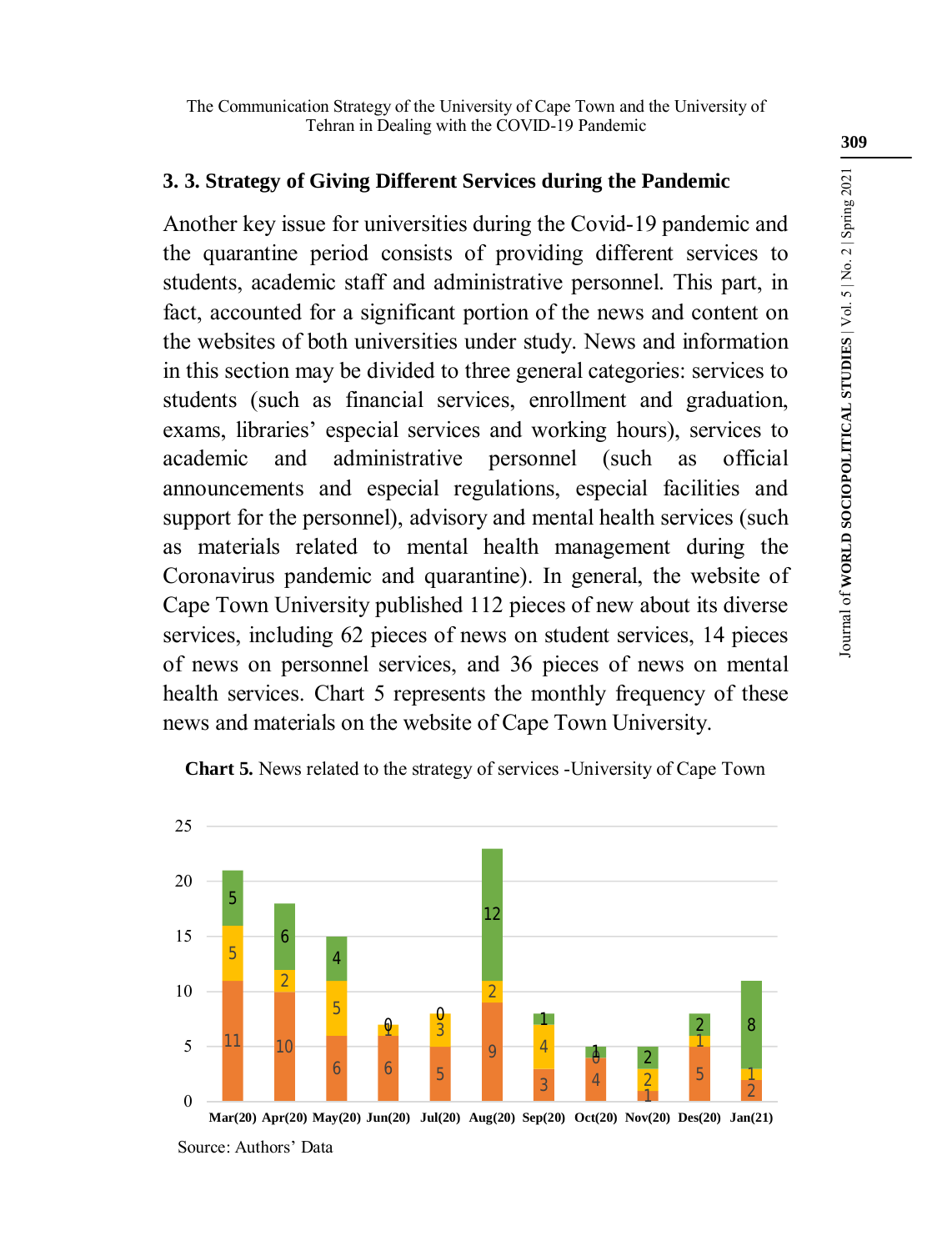The above statistics illustrate that news and materials related to students services had the highest frequency within the first three months of the outbreak of the virus, but due to the continued quarantine and online learning, as well as online working (personnel had to stay at home and continue their work online) in August and January, advisory and mental health services was the most frequent news to be published on the university's website.

Similar to the University of Cape Town, there was a significant amount of news related to services on the University of Tehran's website, with 86 pieces of news and articles about its various services, among which, 46 were related to student services, 19 were related to staff and personnel services, and 21 were related to advisory services. Chart 6 illustrates the monthly frequency of this type of content on the University of Tehran's website.





Source: Authors' Data

Journal of **WORLD SOCIOPOLITICAL STUDIES** | Vol. 5 | No. 2 | Spring 2021

Journal of WORLD SOCIOPOLITICAL STUDIES | Vol. 5 | No. 2 | Spring 2021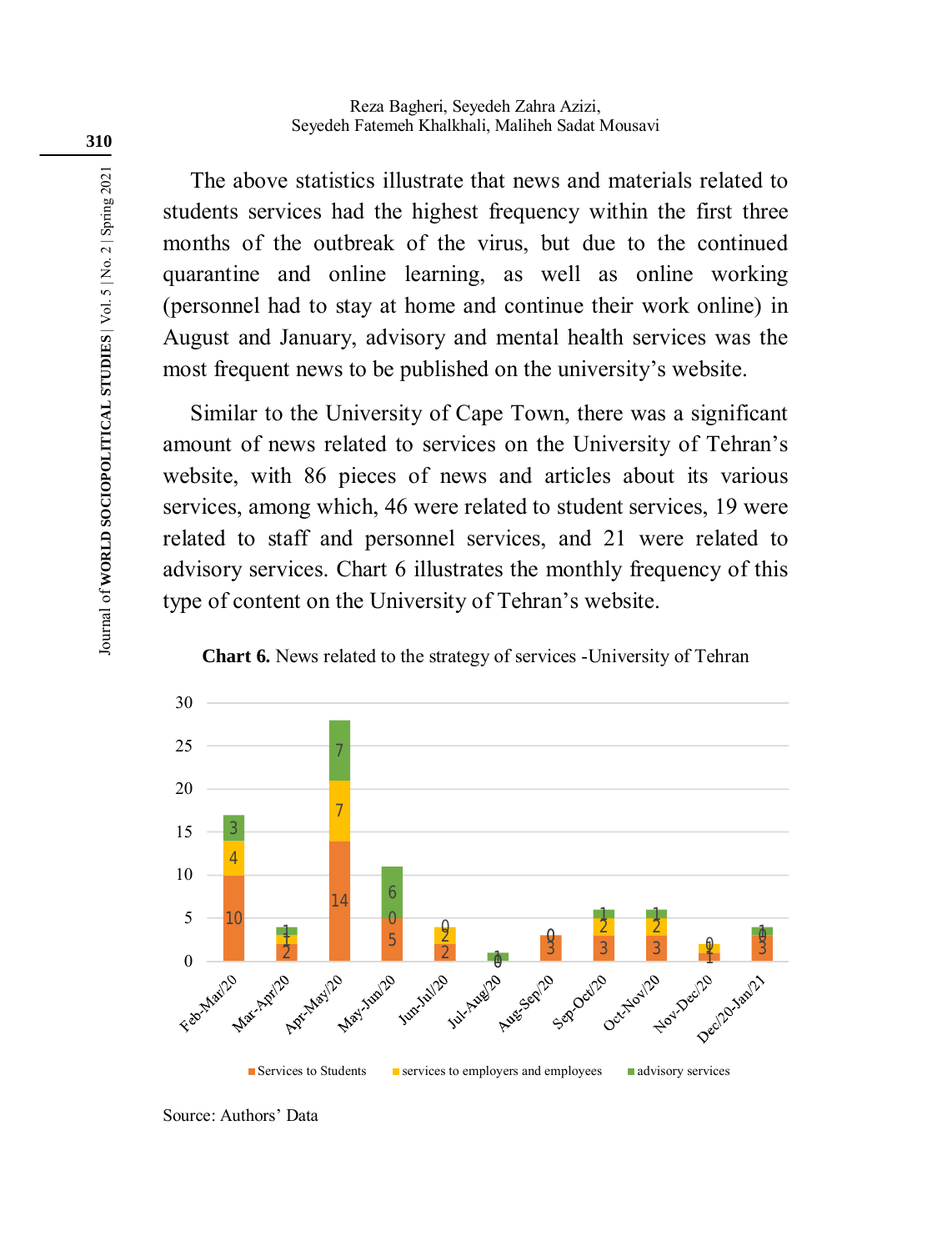#### The Communication Strategy of the University of Cape Town and the University of Tehran in Dealing with the COVID-19 Pandemic

A noteworthy point in the above statistics of both universities' websites is the declining trend in the number of news related to student and staff services. However, news and materials related to the advisory services at the University of Cape Town (especially in August and January) showed an increased, while at the University of Tehran, such growth was not witnessed.

#### **3. 4. Educational Strategy**

Although the most important part of information on the universities' website was related to education and educational activities, in terms of news coverage and released materials, education was not truly prominent. Only 49 pieces of news at the University of Cape Town's website and 23 pieces of news at the University of Tehran were related to education strategy. In particular, news and media content such as announcements related to educational policies in the period of quarantine and Corona pandemic, procedures for continuing classes, deadline modifications for the exams, new term schedule, and infrastructure related to online learning were the major content in this strategy. Chart 7 illustrates the frequency of content related to educational strategy on the University of Cape Town's website.





Source: Authors' Data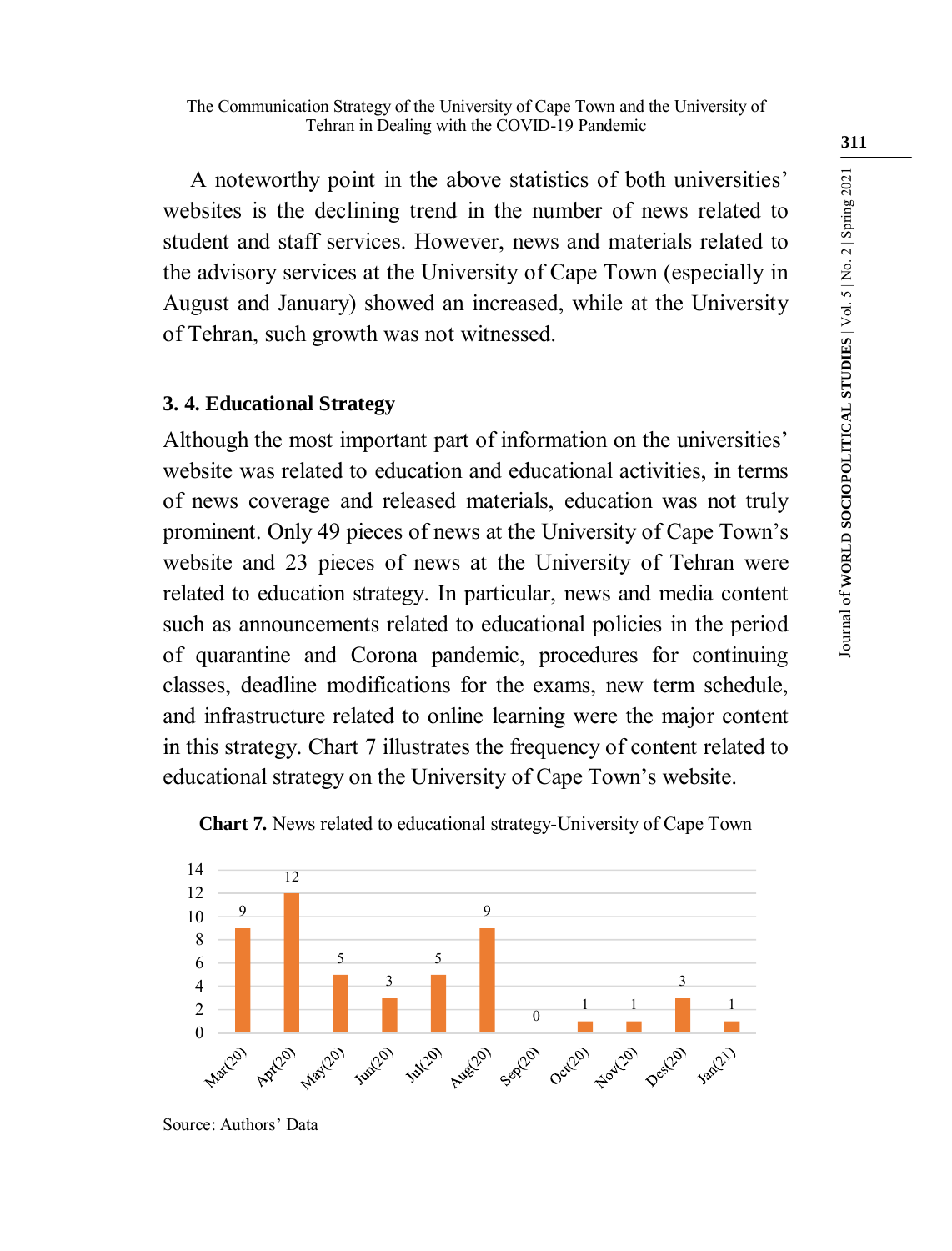At the University of Tehran, issues such as the absence of faceto-face classes, the need to use online educational services, the online administration of exams, the online evaluation of professors' academic performance, and guidance on the procedures regarding the university's online system were the main media content in this section. Chart 8 illustrates the frequency of content related to the educational strategy on the University of Tehran's website. Notably, in both universities a decreasing trend at the later months was noticeable.



**Chart 8.** News related to educational strategy-University of Tehran

Source: Authors' Data

### **3. 5. Research Strategy**

Another topic that is directly related to the nature of the university is research and scientific activities, that is, the way in which universities continued their scientific and research activities during the quarantine and the pandemic. Both websites published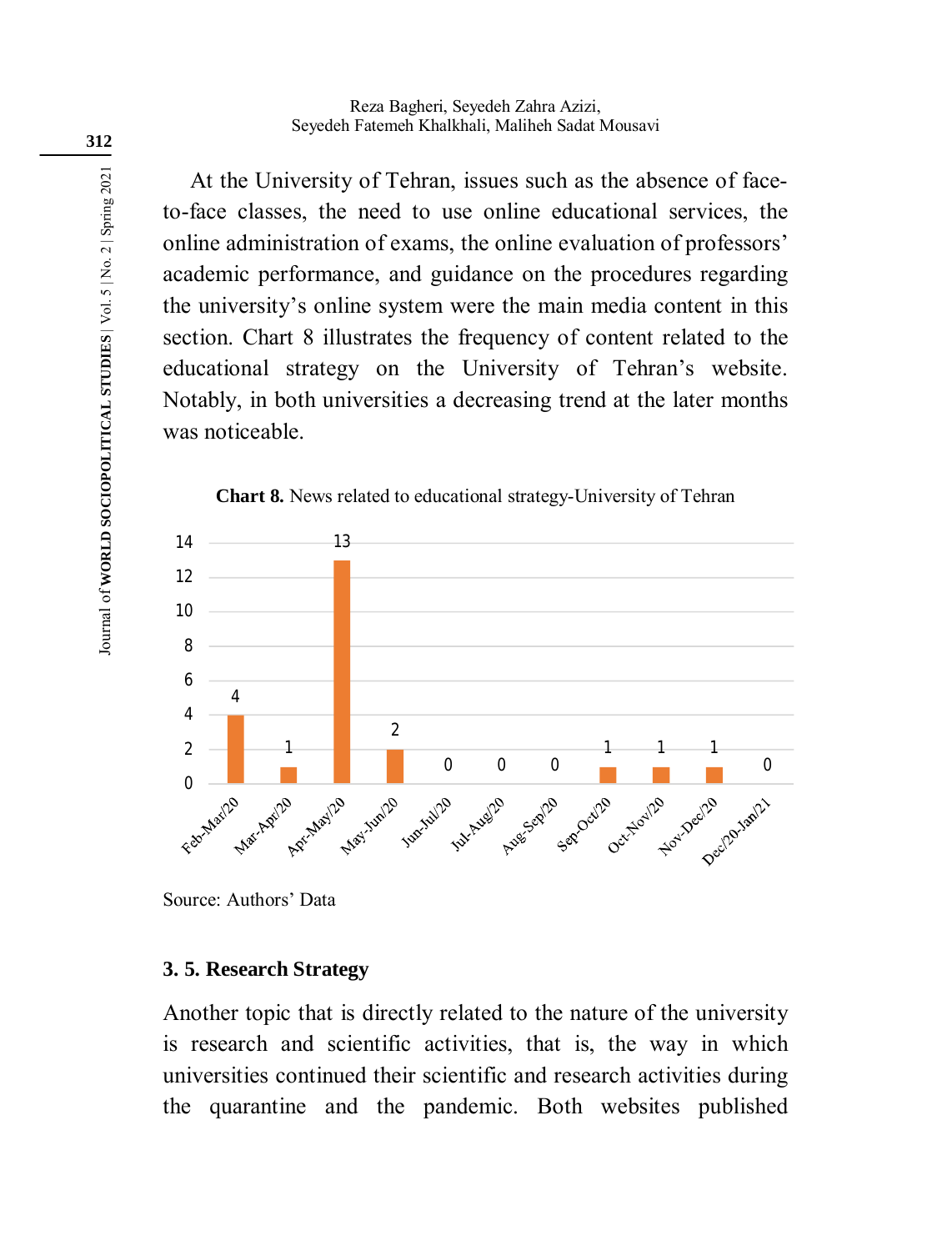scientific articles and research reports on various topics related to the Coronavirus and propagated academic webinars and conferences about COVID-19, which were all counted under research strategy. Other research results and reports on the social and economic (non-medical) dimensions of the virus/disease, were also included under this topic. In general, the University of Cape Town's website published 66 news media materials in this regard, from which 26 were about general research conferences and webinars, and 40 were about specific research and scientific activities related to the Coronavirus. Chart 9 illustrates the amount of material published on the research strategy on this website. It is noteworthy that most of the news and content in this section have been related to conferences and webinars on the effects of the pandemic on the education and society.



**Chart 9.** News related to the research strategy-University of Cape Town

Journal of **WORLD SOCIOPOLITICAL STUDIES** | Vol. 5 | No. 2 | Spring 2021

Journal of WORLD SOCIOPOLITICAL STUDIES | Vol. 5 | No. 2 | Spring 2021

Source: Authors' Data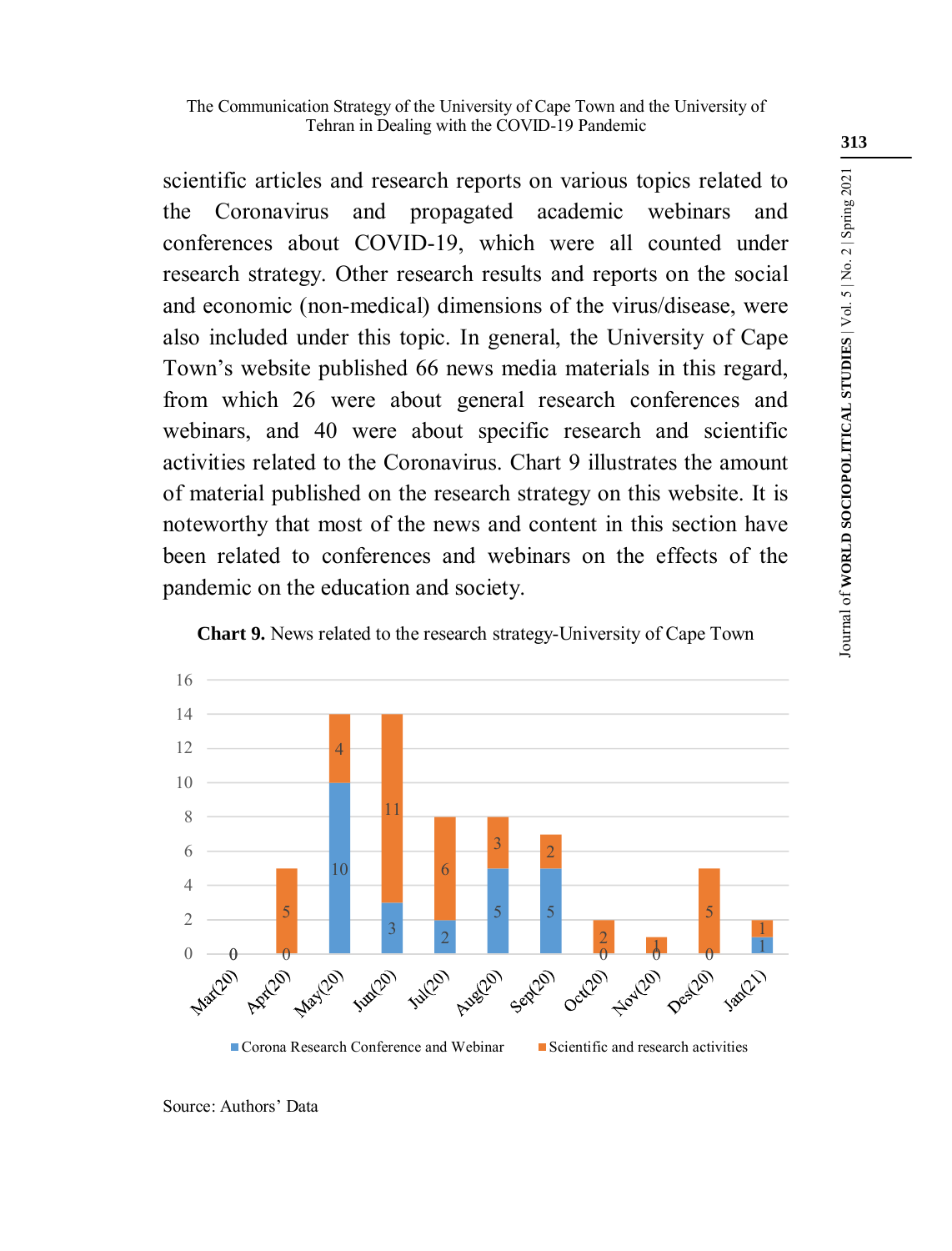Reza Bagheri, Seyedeh Zahra Azizi, Seyedeh Fatemeh Khalkhali, Maliheh Sadat Mousavi

Unlike the University of Cape Town's website, which published a relatively low number of news and academic materials in this section (only 66 items), the website of the University of Tehran published 911 pieces of news, reports and media coverage about scientific and research activities, from which 82 news were particularly about conferences and webinar on COVID-19. The specific topics of the Corona webinars were mainly about diagnosis, prevention and treatment of the disease, its different economic and social impacts on the society, and procedures for managing and controlling it. These conferences and webinars were mainly held at universities, sometimes with the participation and cooperation of specialized and international hospitals. Chart 10 illustrates a month by month frequency of this type of news on the website of the University of Tehran.

**Chart 10.** News related to the research strategy-University of Tehran



Source: Authors' Data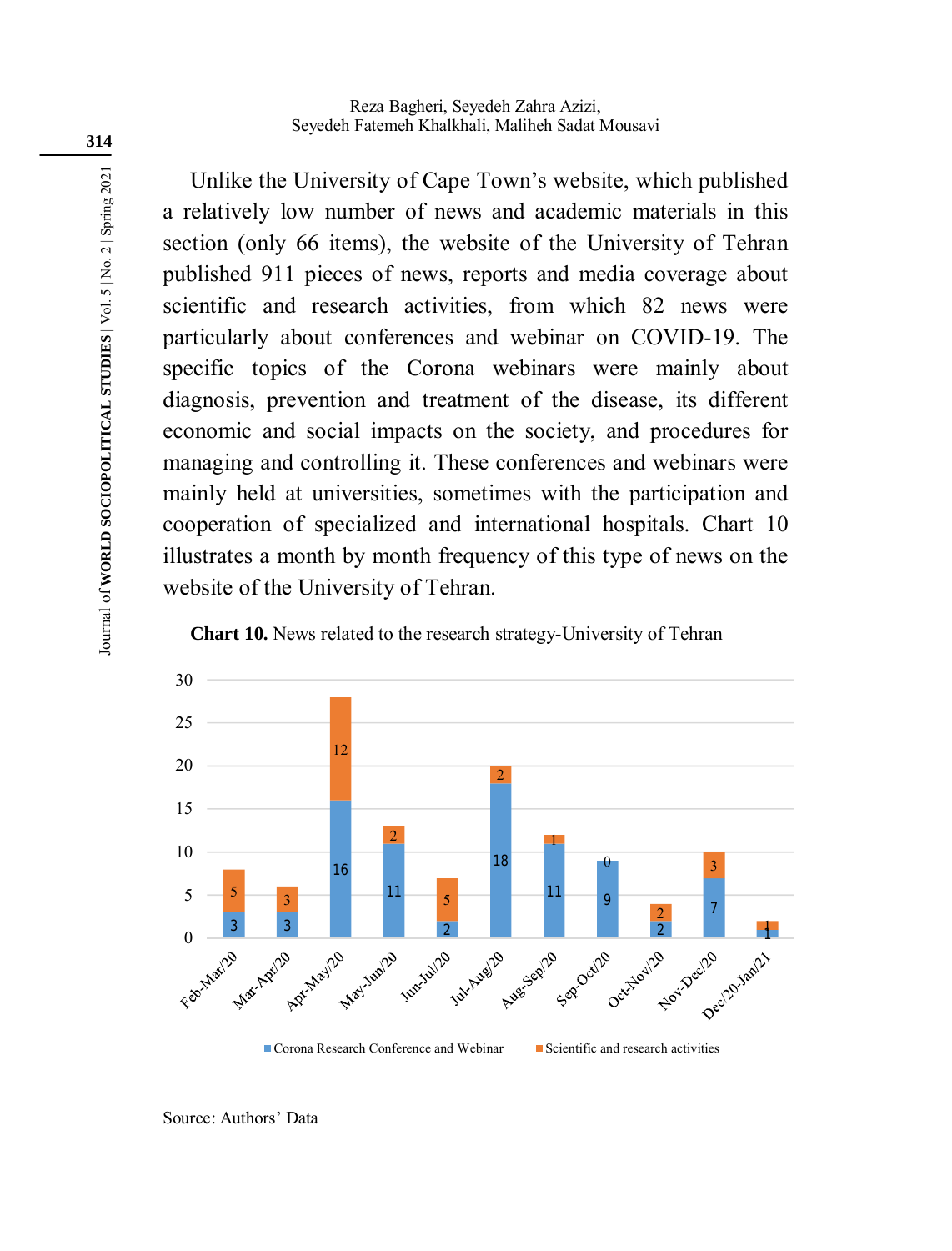As illustrated in both charts above, in the early months of the Coronavirus outbreak, research activities did not receive much news coverage, which could indicate that research activities were halted or reduced due to the outbreak of the virus. This decrease in research activities (or at least in publicizing) can also be a side effect of the universities' focus on monitoring health conditions and structural adjustment training with e-learning in the first months of the disease outbreak. As the need to know this virus raised scientifically, both universities' (especially the University of Tehran) academic and scientific activities grow accordingly. However, after a few months in peak, (like news on education and medical strategy) the amount of news in this section on both universities' websites witnessed a steady decline**.**

# **3. 6. Social Responsibility Mission**

Since university is a place where knowledgeable youth gather, a sense of responsibility to play a positive role in society is always remarkable in this type of institutions. The sense of social responsibility is one of the important missions of the new generation, especially those benefiting from academic training in universities. Indeed, the outbreak of the Coronavirus, which affected all aspects of human life, provided universities a fruitful opportunity to fulfill their social responsibility. In this regard, both websites' news and materials related to social and voluntary activities associated with the Coronavirus were analyzed. In particular, charitable activities, help to control the pandemic in the community, and help to improve the online education in some schools were among the items that were categorized under this heading. On balance, the University of Cape Town's website had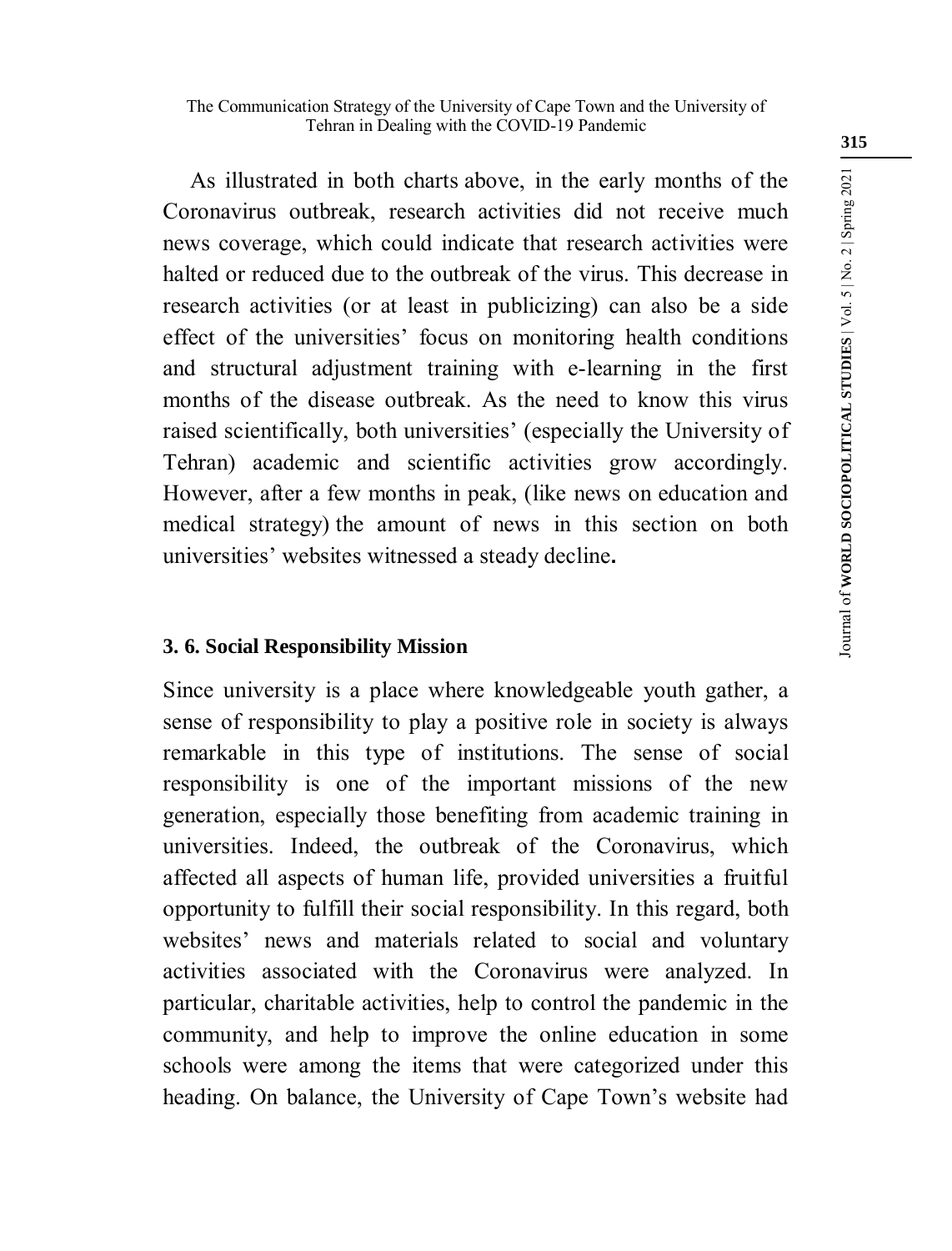35 news and articles in this regard. Chart 11 illustrates the amount of materials published about the social responsibility mission on the University of Cape Town's website.

**Chart 11.** News related to The social responsibility missioin-University of Cape Town



Source: Authors' Data

On the University of Tehran's website, most of these voluntary activities were performed by student groups, university affiliated institutions, and affiliated medical centers (such as specialized hospitals and health centers). In sum, the University of Tehran's website has published 267 news and articles in line with its social responsibility mission. Chart 12 illustrates the month by month frequency of these news and materials.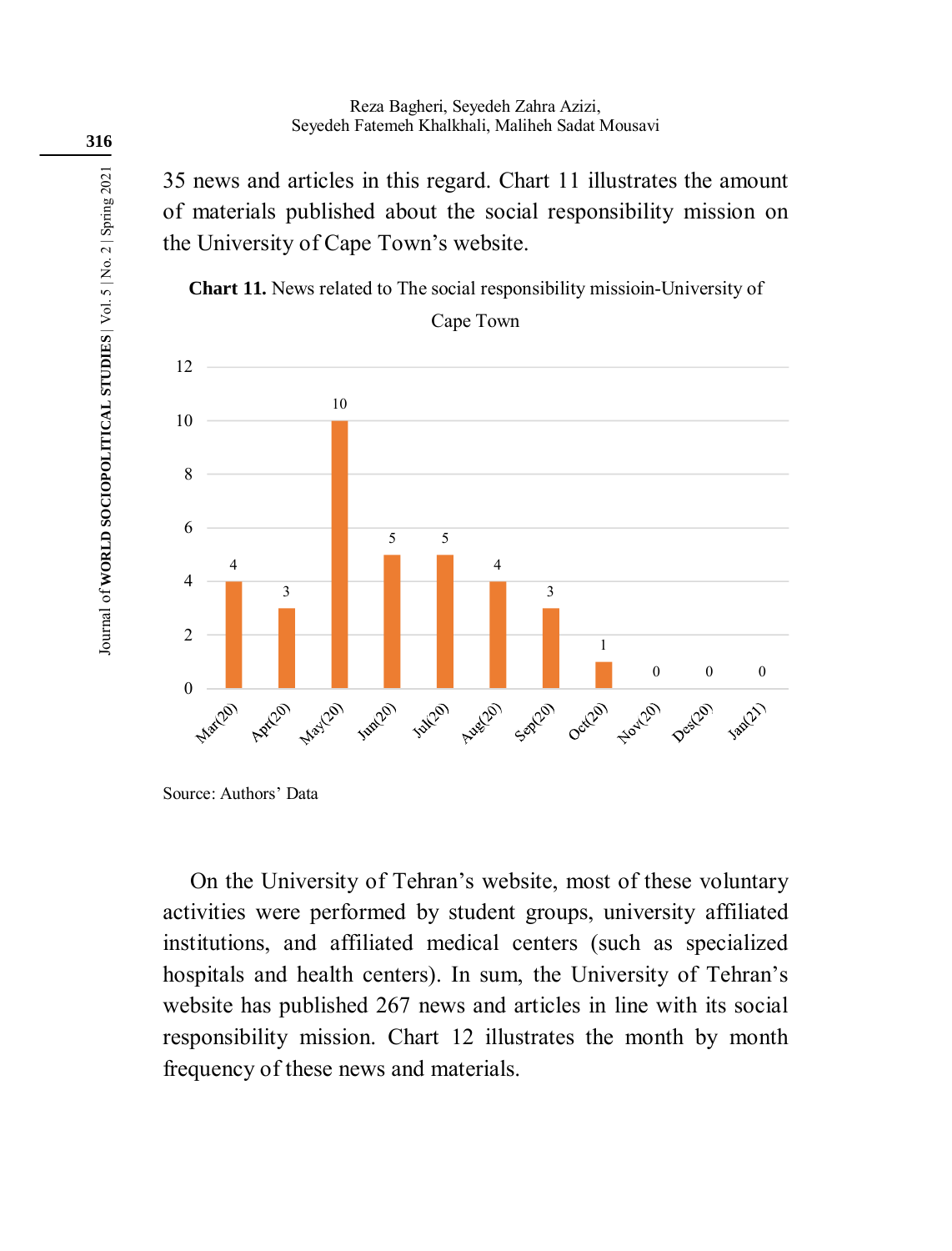#### The Communication Strategy of the University of Cape Town and the University of Tehran in Dealing with the COVID-19 Pandemic



**Chart 12.** News related to The social responsibility missioin-University of Tehran

A critical point in this regard is that the higher attention of both websites (especially the University of Tehran's website) to issues associated with the social responsibility in the early months of the Coronavirus outbreak, and their decline in the later months. Like previous strategies, the media materials about social activities at the University of Cape Town reached zero in the three final months of the period under study in this paper, and at the University of Tehran it reached its lowest point in the final month.

# **3. 7. Stress Management and Cultural Activities**

One of the fundamental measures taken by universities to reduce the negative consequences of the Coronavirus pandemic, as well as to reduce the anxiety of students and university staff, was cultural Journal of **WORLD SOCIOPOLITICAL STUDIES** | Vol. 5 | No. 2 | Spring 2021

Journal of WORLD SOCIOPOLITICAL STUDIES | Vol. 5 | No. 2 | Spring 2021

Source: Authors' Data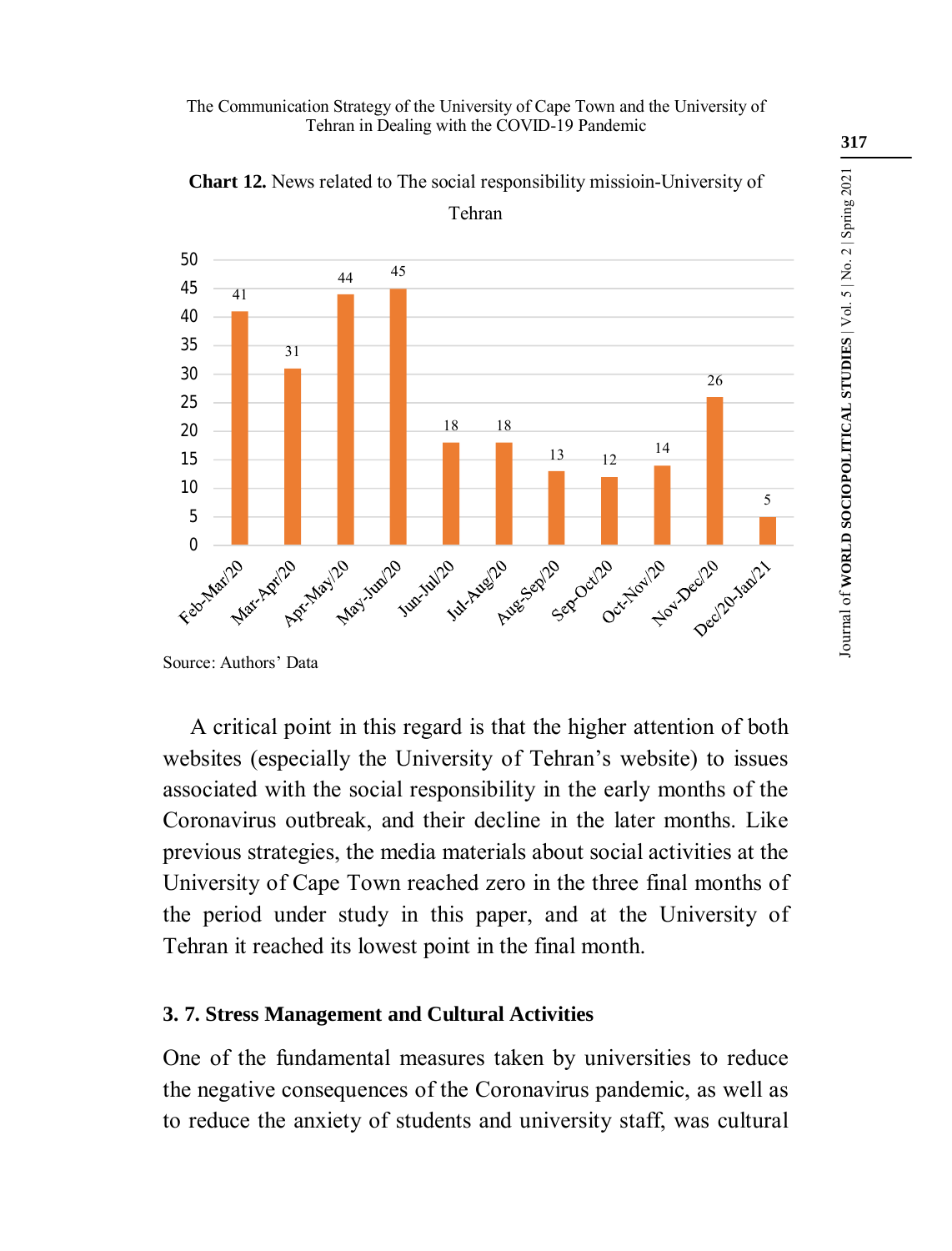activities. The University of Cape Town's website published a variety of news and content in this regard. For example, in order to adapt to the quarantine conditions and instill a sense of interaction and empathy, notes from university students titled "Cape Town University Lock Down Letters," with the special hashtag "Lock Down Letters<sup>1</sup>" were published in May, June and July. These pieces of writings contained students' thoughts, stress management methods, and experiences of hardship during the quarantine. There was also a call for sharing the experiences of staff and students affected by the Coronavirus, entitled "Recovery Diaries<sup>2</sup>" which were published in August. Grief sharing and the announcement of the condolences on the occasion of the death of members of the University were other elements under this topic. Chart 13illustrates the monthly frequency of these news and activities.





Source: Authors' Data

2. # RecoveryDiaries

<u>.</u>

<sup>1. #</sup> UCTLockDownLetters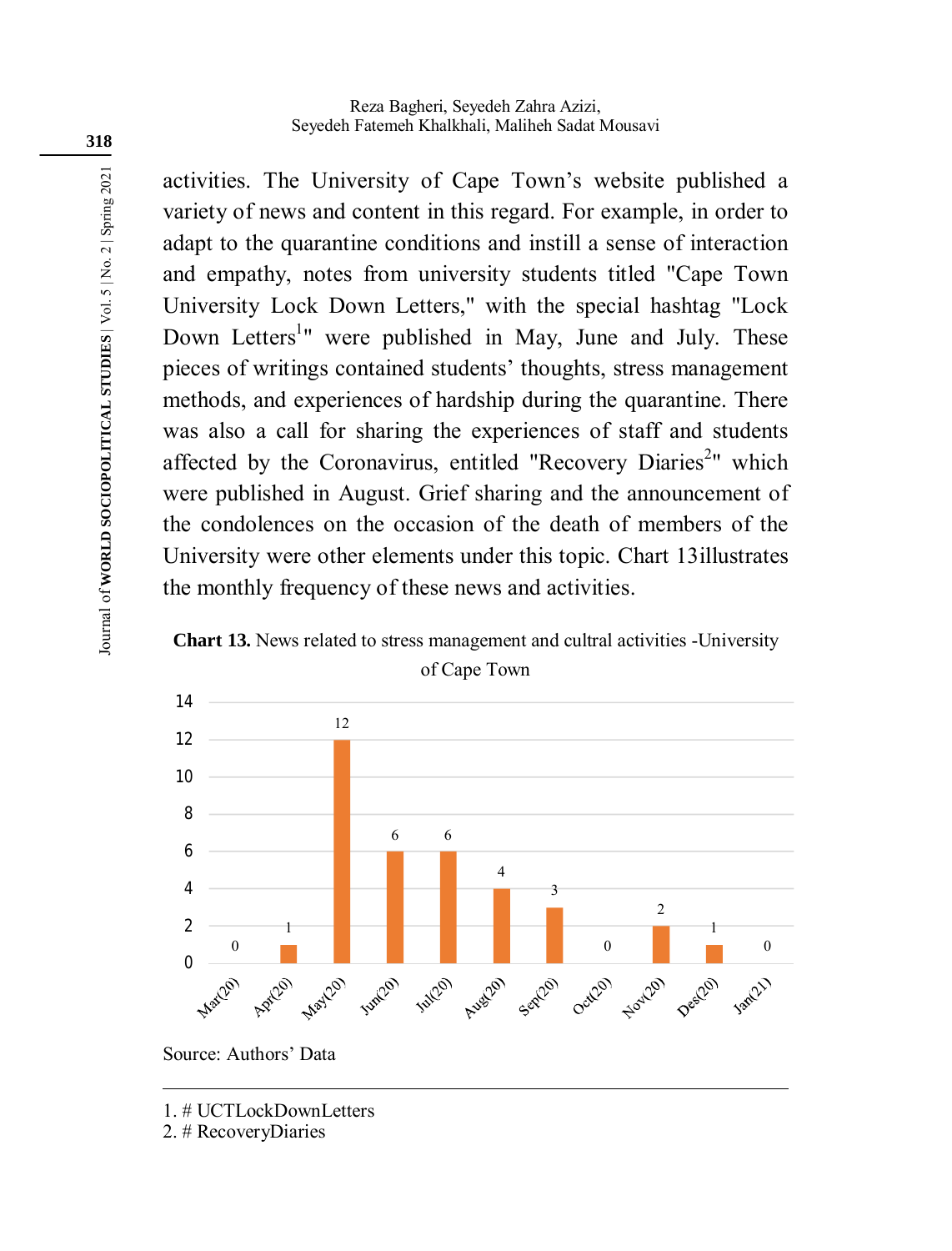The website of the University of Tehran also dedicated some news and content to stress management and cultural activities. These news and activities included competitions and non-face-toface sports activities (such as chess, plank, darts, etc.), book reading competitions, art and entertainment competitions, such as stand-up comedies, children's painting and story writing, etc. There was also a specific competition on making documentaries about the efforts of the medical staff fighting against the virus. Chart 14 illustrates the monthly frequency of these news.





Source: Authors' Data

### **3. 8. Student Initiatives to Fight against the Coronavirus**

Another piece of news related to the Coronavirus was student activities (either at the university or outside of university) to combat the Coronavirus. This depicts the active role of students in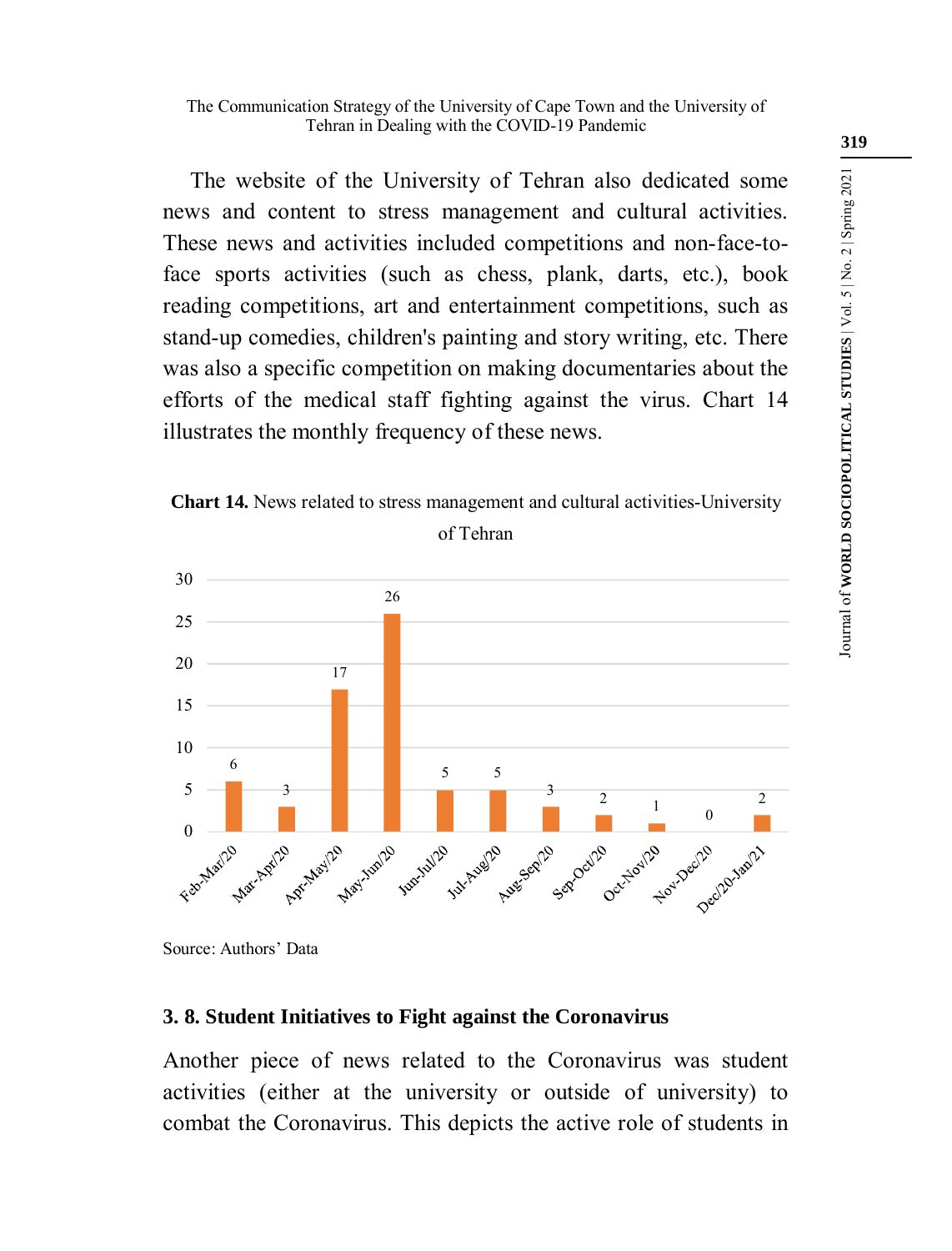this regard and the way in which their efforts and contribution to the wellbeing of the society and community mitigation were encouraged and valued by their host universities. Chart 15 indicates the frequency of these news on the University of Cape Town's website.



**Chart 15.** News related to student initiatives-University of Cape Town

A decent amount of news about students' scientific and research activities (in fighting the Coronavirus) on the campus or on the knowledge-based start-ups outside of the university, was observed on the website of the University of Tehran as well**.** Designing and making diagnostic kits, making oxygen devices, and trying to make different diagnostic methods and vaccines were among the most important initiatives and activities performed in this regard. Chart

Source: Authors' Data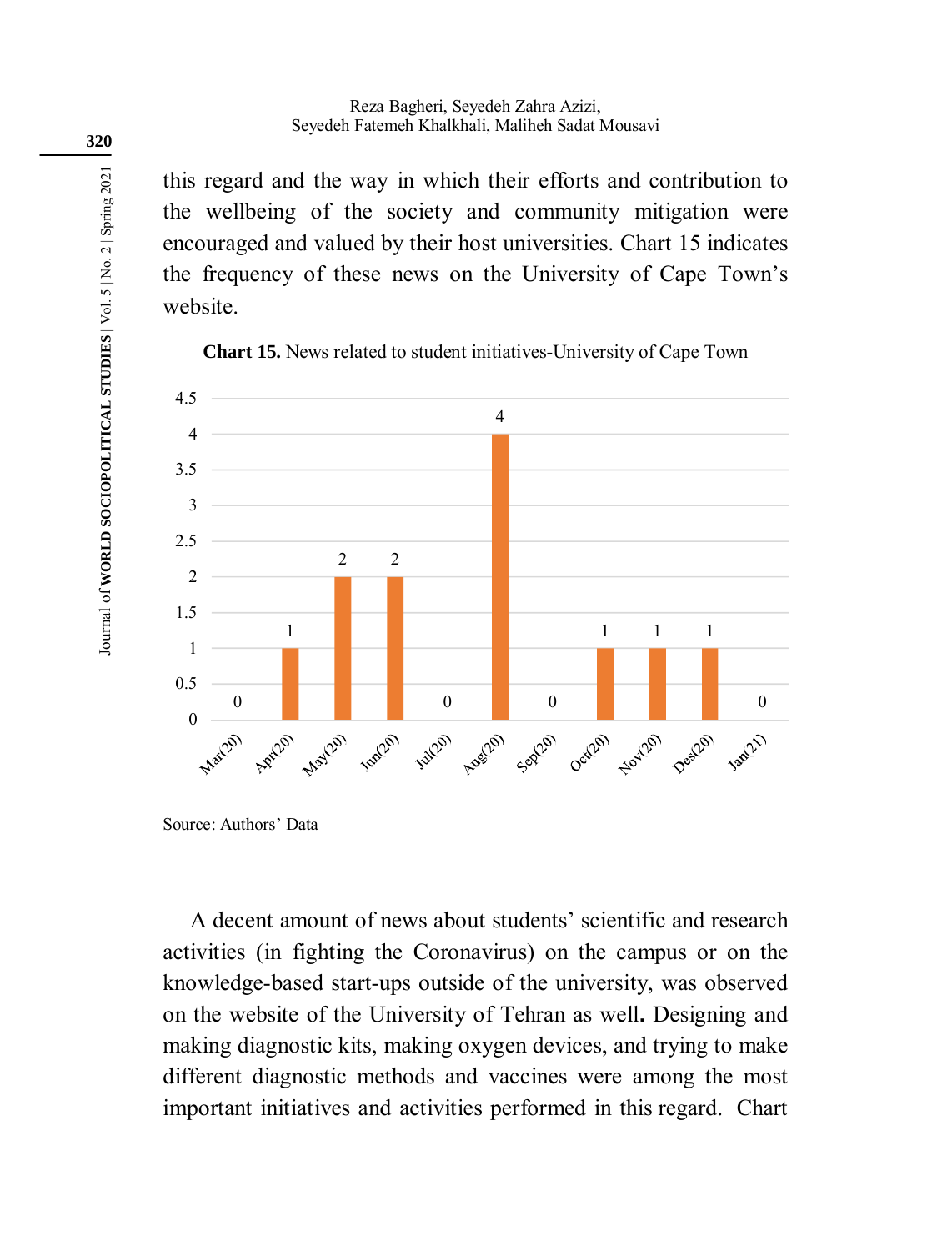The Communication Strategy of the University of Cape Town and the University of Tehran in Dealing with the COVID-19 Pandemic

16 illustrates the month by month frequency of this type of news publication**.**



**Chart 16.** News related to student initiatives-University of Tehran

Source: Authors' Data

### **3. 9. Appreciation of Health Defenders**

The last identified category was the news about appreciating the great efforts of the medical staff (who were honorably named as 'health defenders') in mitigating the community. It has to be noted that, this category was seen only on the website of the University of Tehran, but due to its importance, it was necessary to mention it alongside other categories. Specifically under this category, one can see news and materials related to an appreciation of the medical staff and honoring the first hospitals and health centers to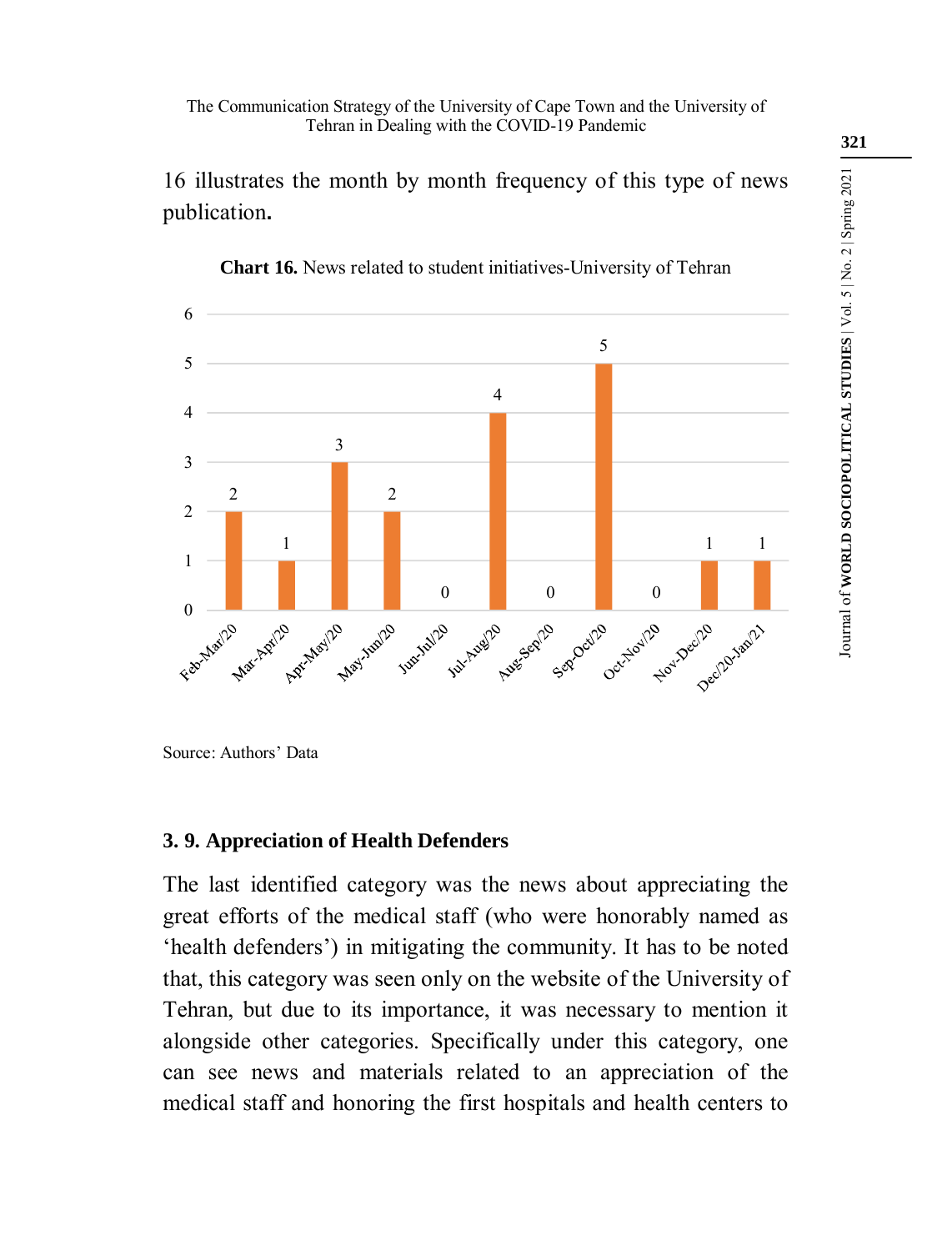fight Coronavirus for taking care of its victims. Appreciating the efforts of the officials in the National Corona Headquarters was also counted under this category. Visits by government officials or university officials to thank the medical staff and making a documentary to record the efforts of medical staff were other examples of this type of news. Chart 17 illustrates the month by month frequency of these news.



**Chart 17.** News related to appreciation for medical staff-University of Tehran

Source: Authors' Data

## **4. Discussion**

The findings presented in this research indicate that in terms of most frequent news coverage, the websites of both universities discussed similar issues and adopted similar strategies. These similar strategies or items were classified into eight categories: medical strategy, vaccine manufacturing/import, service strategy,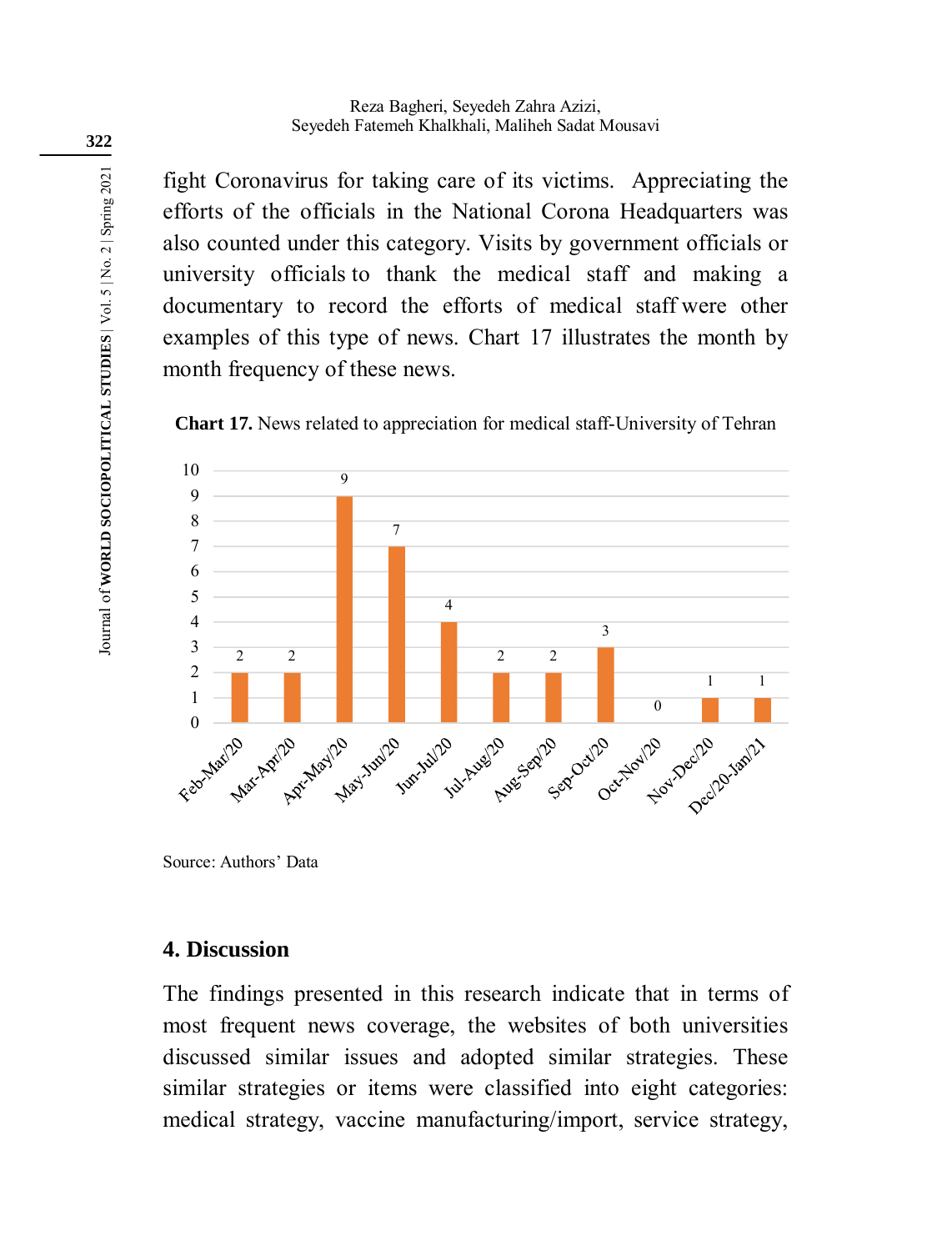educational strategy, research strategy, social responsibility mission, stress management, and student initiatives. This could indicate a common concern between the two universities during the Coronavirus pandemic. Another important common trend was the reduction of news coverage in many of categories in the later months since the outbreak of the disease in January 2020. This was despite the fact that the rate of infection of certain Coronaviruses heavily increased from the second half of the year in both South Africa and in the Islamic Republic of Iran (Graph 01).



**Graph 1.** Incidence of Qovid-19 in South Africa based on dates

Source: World Health Organization (https://www.who.int/countries/zaf**/**)

The similar trend of rise of infection in the later months (since the outbreak of the disease) was also evident In the Islamic Republic of Iran. Graph 02 highlights this rise.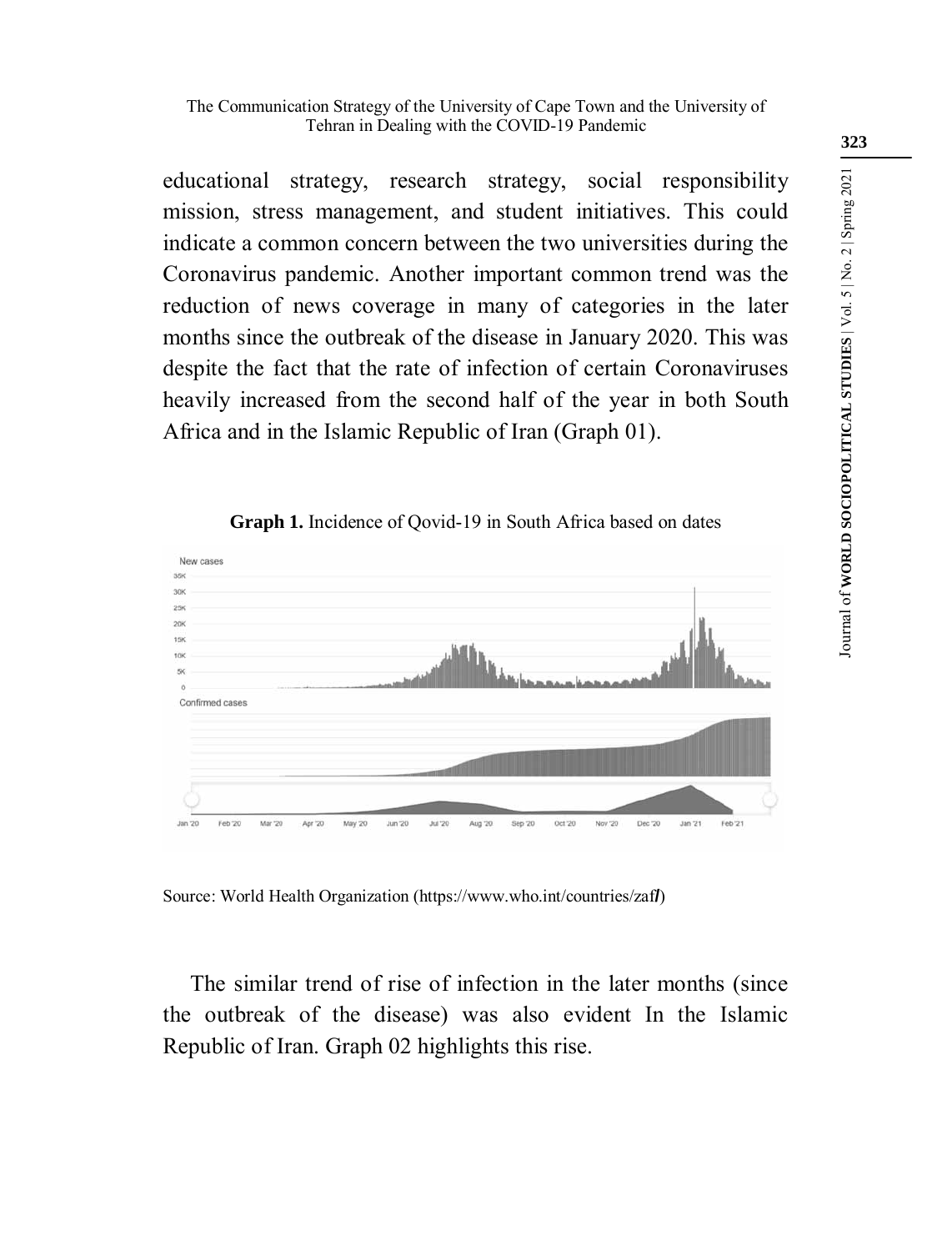

**Graph 2.** The level of risk in the Islamic Republic of Iran based on dates

Source: World Health Organization (https://www.who.int/countries/irn**/**)

The decline in Coronavirus-related news and content in later months could be due to increased public awareness about this unknown virus. In earlier months, as there was little or no public information about the virus, there was a high demand to know more about it and to learn the procedures for mitigating its impact; but gradually with raising awareness, the public anxiety (caused by a lack of awareness of transmission and the risks of being infected by the virus) was reduced. The national and international media coverage about the Coronavirus made people significantly aware of the virus and learn ways to prevent it, and thus manage their worries. In consequent, there was declining demand for more information about the Coronavirus. Furthermore, many of the news published on universities, such as medical advices and university regulations had consistent content and did not need to be repeated. In general, it can be said that the gradual normalization of life with the Coronavirus pandemic and the initial preparations for managing

**324**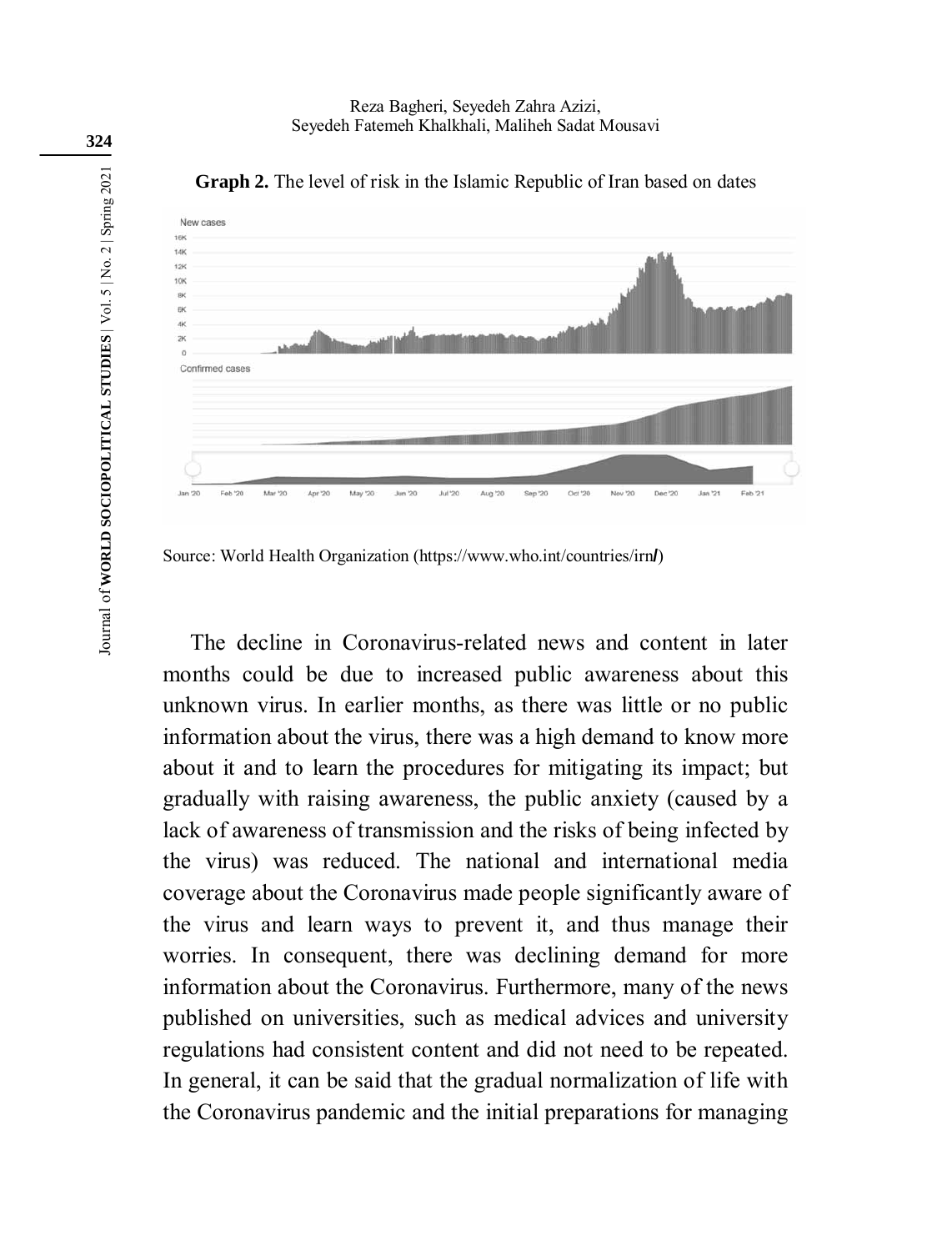this crisis may be marked as one of the main reasons for the decrease in Coronavirus-related news on the websites of both universities.

Commenting on the most frequent categories, the medical strategies (with 128 news), services (with 112 news), research strategies (with 66 news) and educational strategies (with 49 news) were the most frequent items at the University of Cape Town's website (the table below). More abundance in the medical sector was predictable, but more news in the service sector indicates the high determination of the university executive management to provide better conditions for students and staff in this hard time. The third and fourth highest frequencies are the research and educational strategies. To analyse lesser news coverage on education and research strategy, it can be said that in the shadow of pandemics and the rapid and global quarantine, educational issues have been marginalized to some extent because of medical necessities and emergency services. Another reason for the third and fourth place for research and education can be the fact that in these two universities, the infrastructures and the research and educational system were consistent with online learning and with these new changes, the educational system did not face many difficulties, although a detailed exploration of more news is necessary for clarifying that notion. The subsequent ranks are related to social responsibility of university (with 35 news), stress management (with 35 news), general affairs (with 30 news), university's vaccine approach (with 12 news), and students' initiatives (with 12 news) (see the Table 1). Considering the economic aspects of the Coronavirus and the economic involvement of all countries in the consequences of severe lock down policies, it can be forecasted that there would be more talks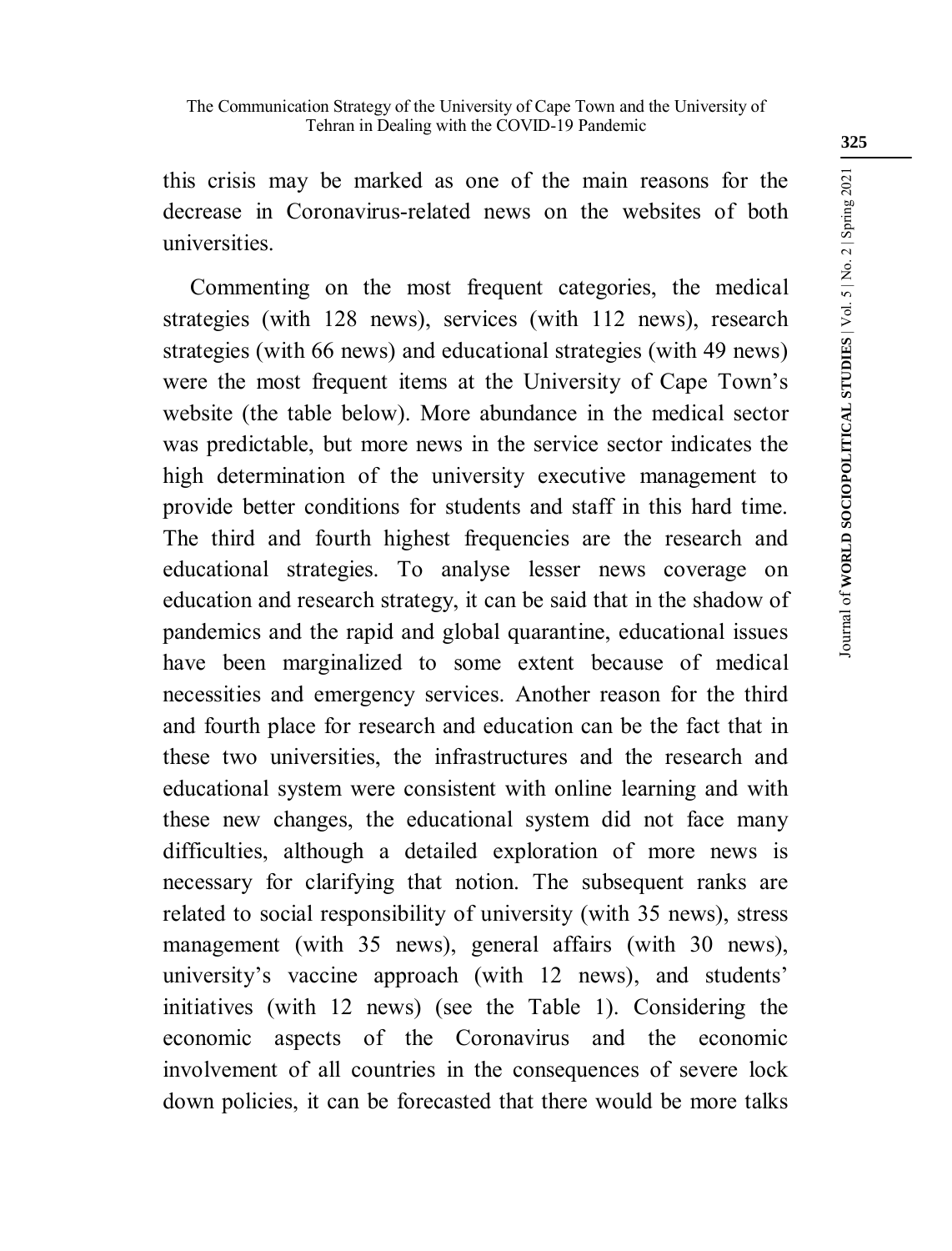on the most logical and most appropriate ways of managing the economic and social effects of the Coronavirus pandemic. According to the passive approach of South Africa in the manufacturing of national vaccines, little news coverage on this category was also predictable.

|                | <b>Main Categories</b>                               | <b>Total News</b><br>Covered |
|----------------|------------------------------------------------------|------------------------------|
| 1              | <b>Medical Strategy</b>                              | 128                          |
| $\overline{2}$ | Universities' Approach To Corona Vaccine             | 12                           |
| 3              | Strategy Of Giving Different Services During Pandemy | 112                          |
| 4              | <b>Educational Strategy</b>                          | 49                           |
| 5              | <b>Research Strategy</b>                             | 66                           |
| 6              | Social Responsibility Mission                        | 35                           |
| 7              | <b>Stress Management And Cultural Activities</b>     | 35                           |
| 8              | Student Initiatives To Fight Against Corona          | 12                           |
| 9              | <b>Appreciation Of Health Defenders</b>              | 0                            |

#### **Table 1.** University of Cape Town News Categories

Source: Authors' Data

Commenting on the most frequent categories on the University of Tehran's website, the first and most important category was social responsibility mission (with 267 news). The University of Tehran, as one of the major universities in the country, therefore paid the highest attention to its social mission, which was unpredictable. News related to medical centers affiliated with Tehran University of Medical Sciences (with 223 news), medical strategy (with 168 news), research strategy (with 119 news), and service strategy (with 86 news) were ranked second to fifth in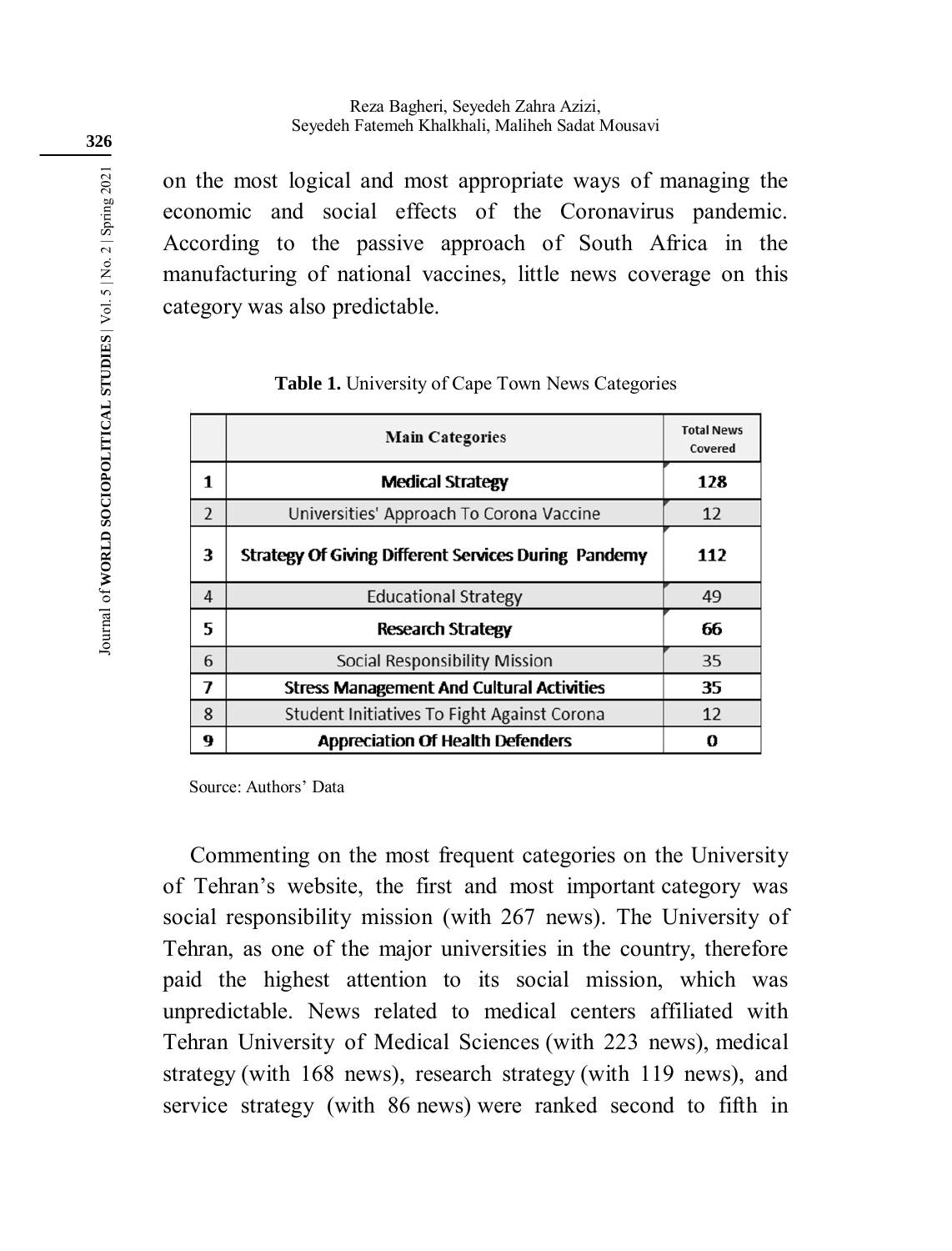#### The Communication Strategy of the University of Cape Town and the University of Tehran in Dealing with the COVID-19 Pandemic

frequency (table below). A remarkable point in the most frequent news of the University of Tehran's website was the inclusion of academic articles and research reports related to the Coronavirus pandemic in the list of the top topics. This can indicate the importance of research in resolving the Coronavirus pandemic crisis for the University of Tehran. The University of Tehran's website's emphasis on the manufacture of an Iranian vaccine (with 21 news) and students' initiatives (with 19 news), which was approximately two times more than the University of Cape Town's website) indicates the deeper commitment of the University of Tehran with a national mitigation strategy. News related to cultural affairs (with 70 news), general affairs (with 34 news), appreciation of the efforts of the medical staff (with 33 news), education strategy (with 23 news), vaccine manufacturing (with 21 news), student initiatives (with 19 news) were in the next ranks, respectively (see table 2)**.**

|                | <b>Main Categories</b>                               | <b>Total News</b><br>Covered |
|----------------|------------------------------------------------------|------------------------------|
| 1              | <b>Medical Strategy</b>                              | 168                          |
| $\overline{2}$ | Universities' Approach To Corona Vaccine             | 21                           |
| 3              | Strategy Of Giving Different Services During Pandemy | 86                           |
| 4              | <b>Educational Strategy</b>                          | 23                           |
| 5              | Research Strategy                                    | 109                          |
| 6              | Social Responsibility Mission                        | 267                          |
| 7              | <b>Stress Management And Cultural Activities</b>     | 70                           |
| 8              | Student Initiatives To Fight Against Corona          | 19                           |
| 9              | <b>Appreciation Of Health Defenders</b>              | 33                           |

**Table 2.** University of Tehran News Categories

Source: Authors' Data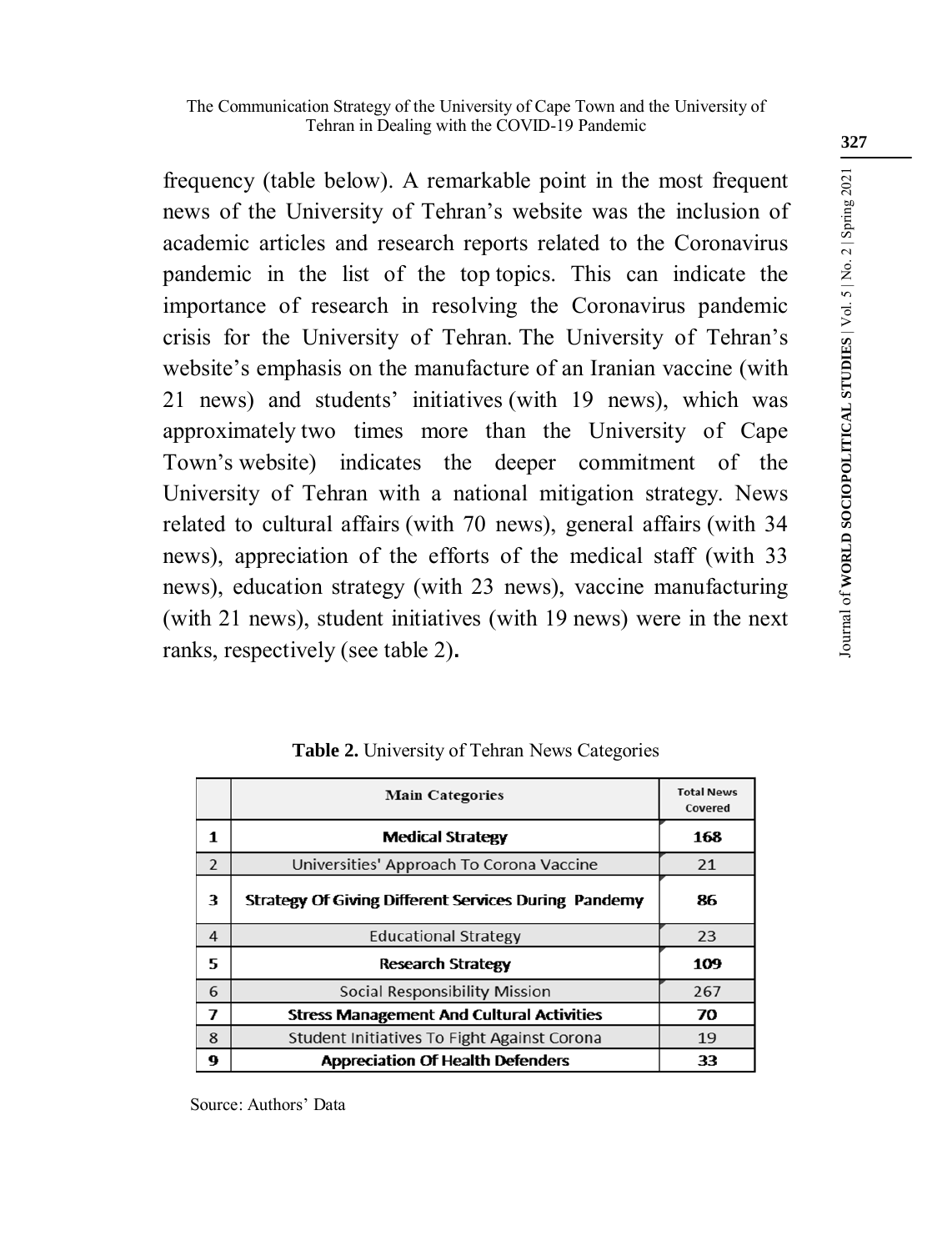## **5. Conclusion**

As a conclusion, it should be noted that during the period under study in this paper, the website of both universities periodized medical and emergency services over other issues. This represents the importance of the wellbeing of the students and staff for both universities. This responsibility was more evident in Tehran University's website with its deeper commitment to its social missions and its contribution to vaccine manufacturing. Regarding the media strategy of these universities for reducing the negative consequences of Covid-19, it can be said that the University of Cape Town's website emphasized on reducing anxiety and aiding relaxation and the University of Tehran's website emphasized on increasing public awareness and warning against the dangers of being infected by the Coronavirus.

The communication strategy adopted by the website of the University of Cape Town was a combination of "supportive and ego-centered" strategy. By applying this strategy, it sought to provide the required information (supportive), but refused to publish its audiences' comments and feedbacks (ego-centered). In other words, in the vast majority of published content, there was no place for the audience to comment, and even if there was a comment, it was not published or released on the website. This website, in its ego-centered approach, however, tried to rely on students' updated experiences to provide attractive and intimate contents for its audiences. In this regard, the most released news and materials on this website were about students' experiences or their narratives of the Covid-19. By adopting a professional method (for example in releasing news, photography and graphics) these news and materials were published to draw their audiences' attention as much as possible.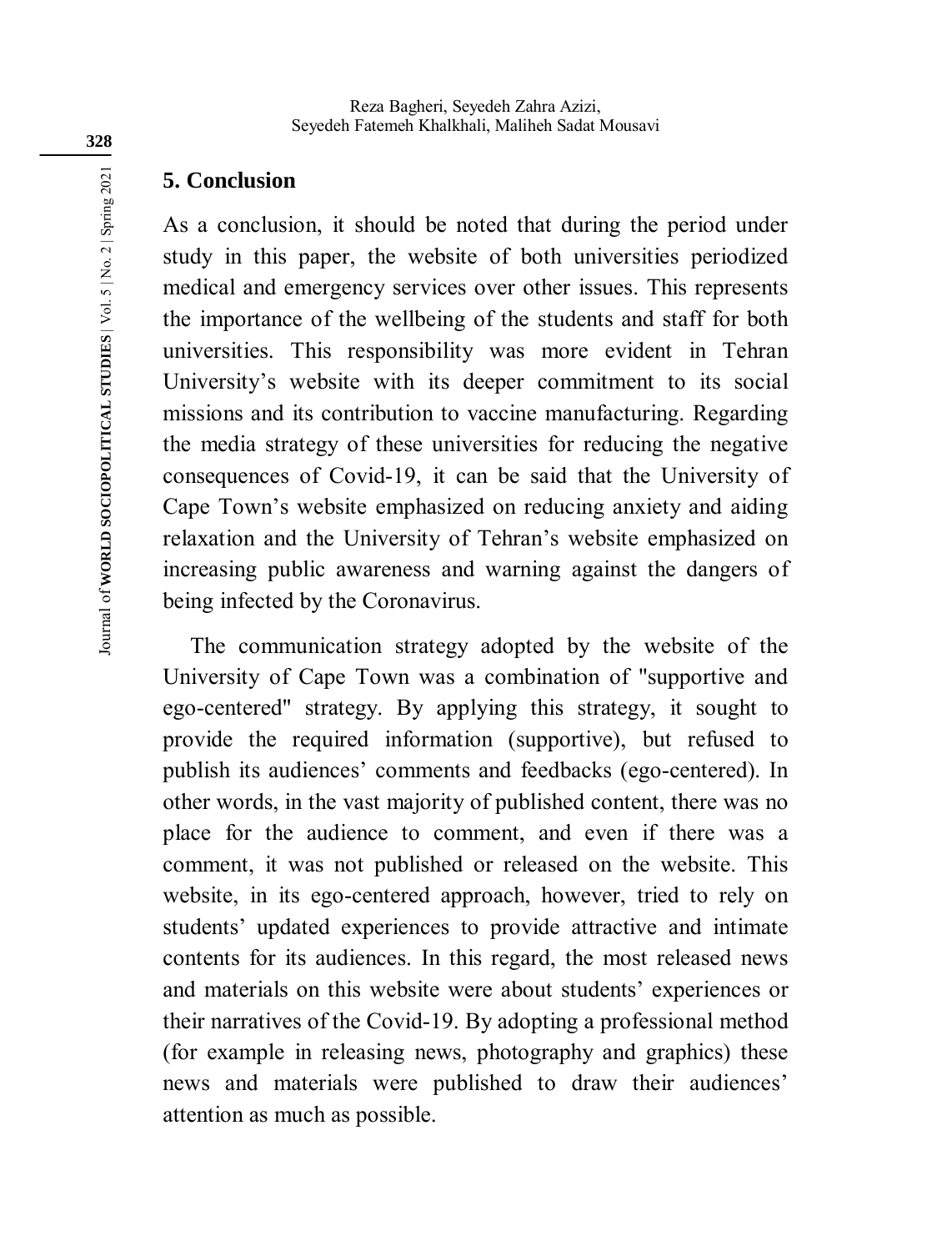The University of Tehran's website applied a "supportive and selective" strategy for releasing and reporting it news and materials. The main objective of this combined strategy (which the first part was similar to that of the University of Cape Town) was to provide more efficient news and information needed to manage the different dimensions of the Coronavirus. The University of Tehran's policy to fight the Coronavirus was in line with the principles and policies of the National Headquarter of the Corona Disease. Unlike the website of the University of Cape Town, there was a place to comment under news or materials published on the website of the University of Tehran. Accordingly, at the end of some news, the comments and opinions of audiences and users were published; Yet, the number of the published comments was rather limited and, the content of these comments were often in support of and approval of the website's policies. This indicates that the website's communication strategy seems to have been rather selective. The selective strategy adopted by the University of Tehran may best be explained by the website's attempt to prevent the spread of fake news. The public opinion in the Islamic Republic of Iran has always been targeted by many foreign news agencies and most recently in the case of the Coronavirus, pandemic they tried to distort the Coronavirus-related news in Iran (Kharazmi & Mohammadi, 2020, p. 1). The University of Tehran's websites (especially Tehran's University of Medical Sciences) as a governmental and official institution that has been the reference of many people in the community, had to make sure that its messages are conveyed with the utmost care and accuracy. Selective publication of user's comments and feedbacks might be due to the prevention of unreliable or false news. Perhaps this is the reason for which the University of Tehran's website avoided a conversational and interactive approach and adopted a selective approach.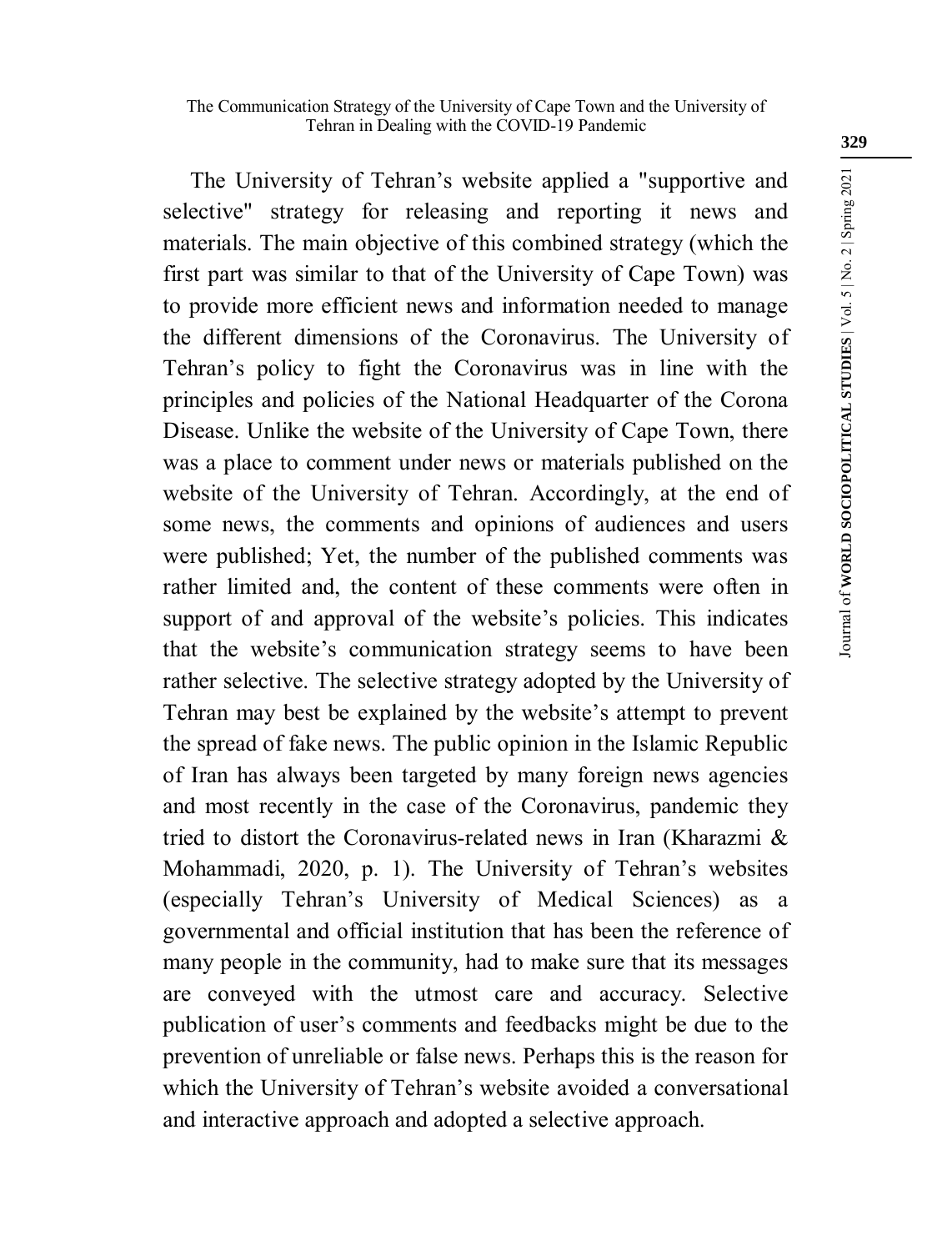Finally, it should be noted that the strength of Cape Town University's communication strategy was its focus on students' narratives and experiences, which can make the website's news more appealing. The significant point of the communication strategy adopted by the University of Tehran was its attention to its audiences' comments and feedbacks, which, of course, should be presented with more diversity and profusely. The attempt for making news coverage more attractive for having the trust of audiences in recounting their problems and concerns, would make media messages significantly more influential.

### **References**

- Bryman, A. (2012). *Social Research Method* (4<sup>th</sup> Ed.). Oxford: Oxford University Press.
- Dhawan, S. (2020). Online Learning: A Panacea in the Time of COVID-19 Crisis. *Journal of Educational Technology Systems*, *49*(1), 5-22. https://doi.org/10.1177/0047239520934018
- Entman, R. (1993). Framing: Toward Clarification of a Fractured Paradigm. *Journal of Communication*, *43*(4), 51-58. https://doi.org/10.1111/j.1460-2466.1993.tb01304.x
- Fiske, J. (2010) (3<sup>rd</sup> Ed.). *An Introduction to Communication Studies*. London: Routledge.
- Floreddu, P. B., & Cabiddu, F. (2016). Social Media Communication Strategies, *Journal of Marketing Services, 30*(5), 490-503. https://doi.org/10.1108/JSM-01-2015-0036
- Holsti, O. R. (1969). *Content Analysis for the Social Science*s *and Humanities* ( $2^{nd}$  Ed.). Reading, MA: Addison-Wesley.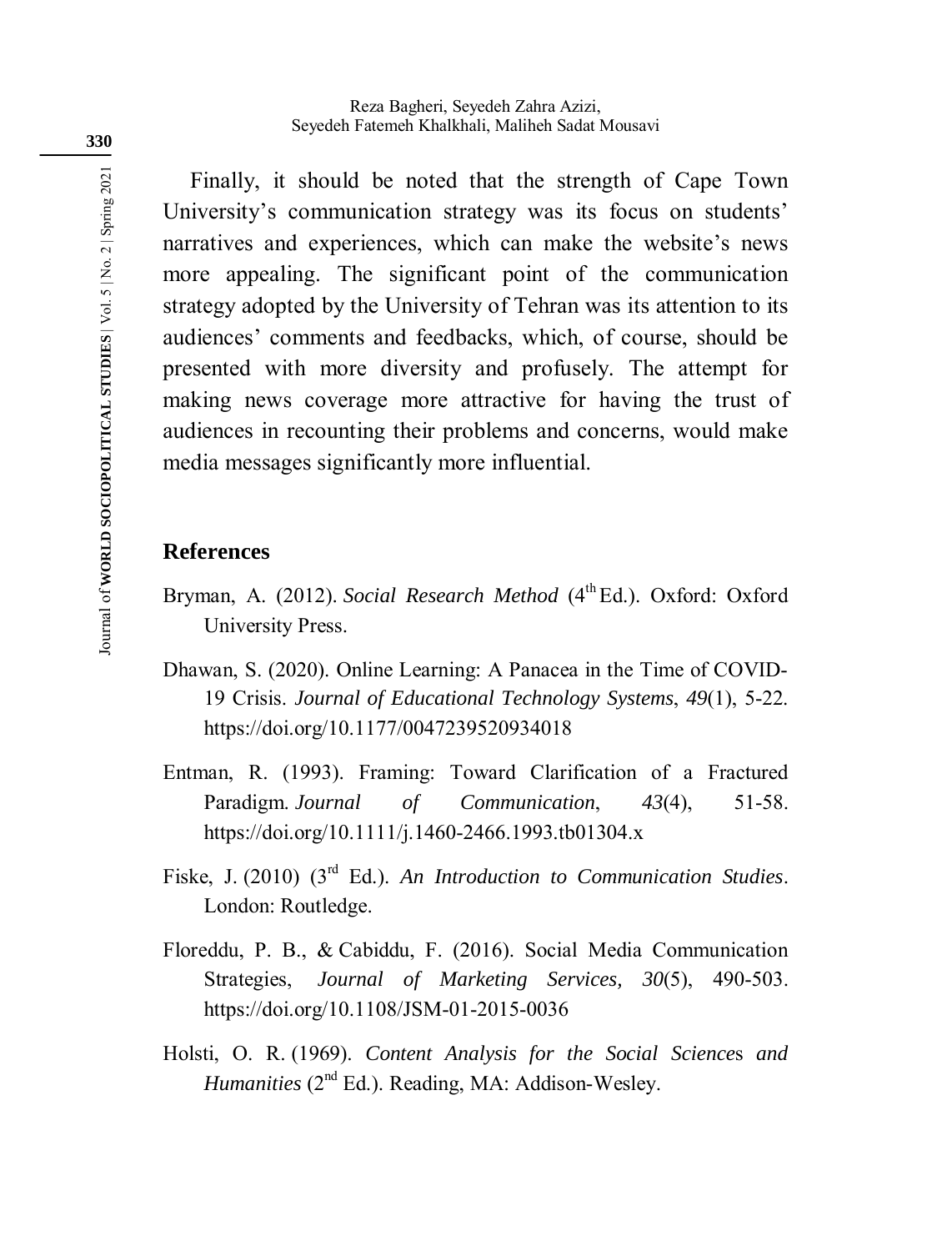The Communication Strategy of the University of Cape Town and the University of Tehran in Dealing with the COVID-19 Pandemic

- Krippendorff, K. (2004). (2nd Ed.) *Content Analysis: An Introduction to its Methodology* (H. Naebi).London: Sage Publications.
- Lewis, J., & Ritchie, J. (2003). Generalizing from Qualitative Research. In J. Ritchie & J. Lewis (Eds.), *Qualitative Research Practice: A Guide for Social Science Students and Researchers* (pp. 263- 286). London: Sage Publications Ltd.
- Nosrat Kharazmi, Z., & Mohammadi, S. (2020). Persian-Language Media Overseas as the Western Tools of Public Diplomacy: Framing COVID-19 Pandemics in Iran by VOA and BBC. *Journal of World Sociopolitical Studies*, *4*(1), 1-36. DOI: 10.22059/WSPS.2020. 308749.1171
- Oliveira, G., Teixeira, J. G., Torres, A., & Morias, C. (2021). An Exploratory Study on the Emergency Remote Education Experience of Higher Education Students and Teachers During the COVID-19 Pandemic. *British Journal of Educational Technology*, *52*(4), 1357- 1376. https://doi.org/10.1111/bjet.13112
- Seyed Emami, K. (1387 [2008 A.D.]) Pažuheš dar olum-e siyāsi: ruykard-hā-ye esbāt-garā, tafsiri va enteqādi [Research in Political Sciences: Positivist, Interpretive and Critical Approaches  $(2<sup>nd</sup> Ed.)]$ . Tehran: Imam Sadiq (PBUH) University Press .
- Starkey, L., Shonfeld, M., Prestridge, S., & Cervera, M. G. (2021) . COVID-19 and the Role of Technology and Pedagogy on School Education During a Pandemic. *Technology, Pedagogy and Education*, *30*(1), 1-5. https://doi.org/10.1080/1475939X.2021. 1866838
- United Nations. (2020 Aug.). *Policy Brief: Education during COVID-19 and Beyond*. Retrieved Jan. 07, 2022 from https://www.un.org/ development/desa/dspd/wp-content/uploads/sites/22/2020/08/ sg\_policy\_brief\_covid-19\_and\_education\_august\_2020.pdf